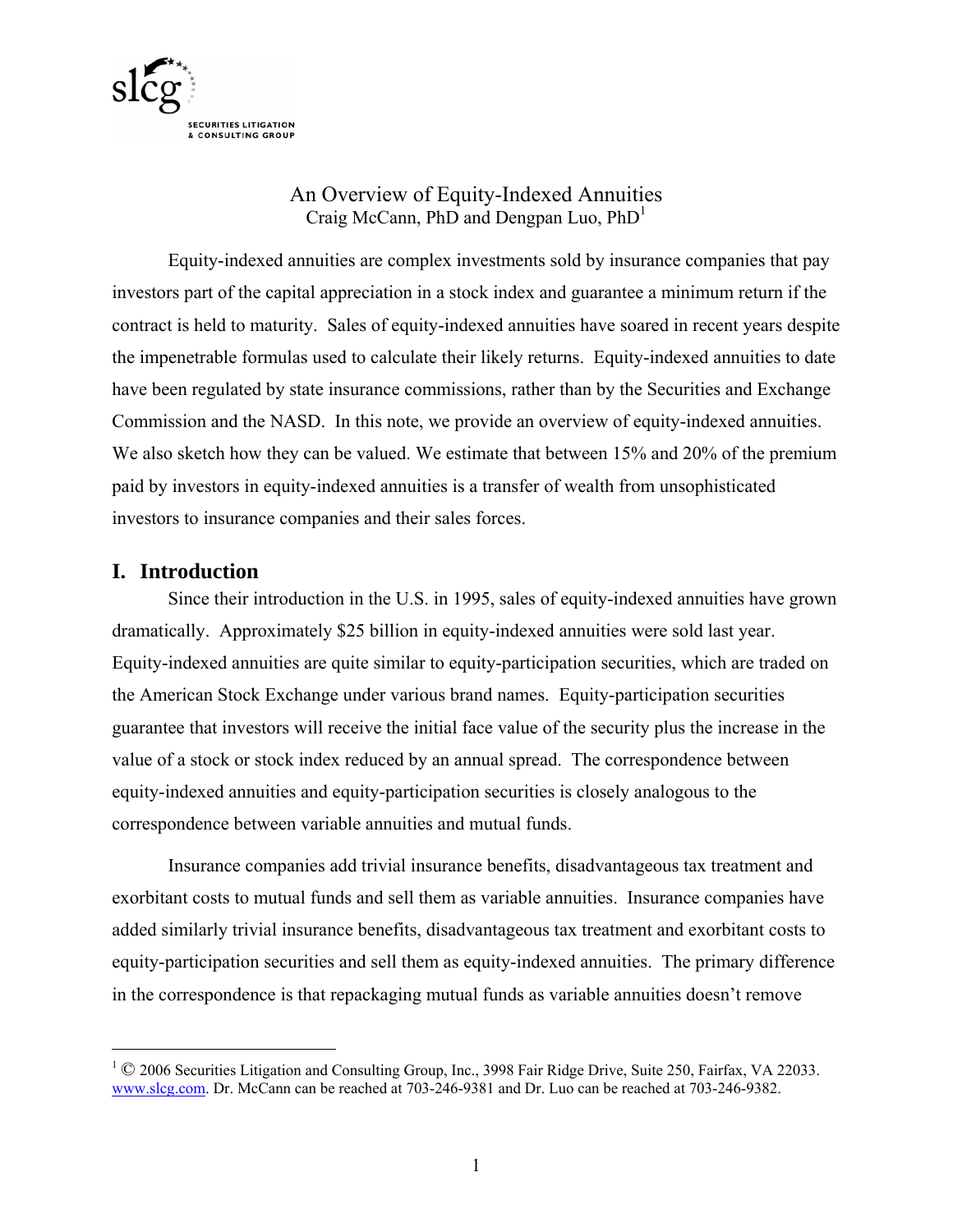

investor safeguards whereas repackaging equity-participation securities as equity-indexed annuities has heretofore exempted them from effective securities regulation.

A direct consequence of the difference in regulatory treatment is that investors in unregistered equity-indexed annuities cannot trace back through returns in the markets to the returns their investments will earn. Also, as a result of the lack of SEC and NASD oversight, investors in equity-indexed annuities cannot determine the costs they are incurring. Moreover, equity-indexed annuities' complexity makes it virtually impossible even for brokers and agents to properly evaluate the annuities. Salesmen can readily determine though that commissions paid for selling equity-indexed annuities – as high as 10% or 12% – are much larger than commissions paid on mutual funds and variable annuities.

A balanced portrayal of the costs and benefits of any equity-indexed annuity requires a comparison of its likely returns to the likely returns on alternative investments – including the investments the customer currently holds – under reasonable assumptions. Such a comparison need not be overly complicated to be informative as we will show below.

#### **II. Regulation**

In 1997, the Securities and Exchange Commission issued a Concept Release requesting comment on the (then) recent advent of equity-indexed annuities. More recently, the Commission warned investors considering buying equity-indexed annuities that "You should fully understand how an equity-indexed annuity computes its index-linked interest rate before you buy."<sup>2</sup>

In August 2005, the NASD issued a Notice to Members on the supervision of the sale of unregistered equity-indexed annuities by registered representatives.<sup>3</sup> The Notice describes some of the potentially misleading marketing claims used to sell equity-indexed annuities and encourages broker-dealers to adopt enhanced supervisory procedures for the sale of equity-indexed annuities by their registered representatives. The Notice tells broker-dealers that

<sup>&</sup>lt;sup>2</sup> See <u>www.sec.gov/rules/concept/337438.txt</u> and <u>www.sec.gov/investor/pubs/equityidxannuity.htm</u>.<br><sup>3</sup> See *Equity-Indexed Annuities* NASD Notice to Members 05-50, August 2005.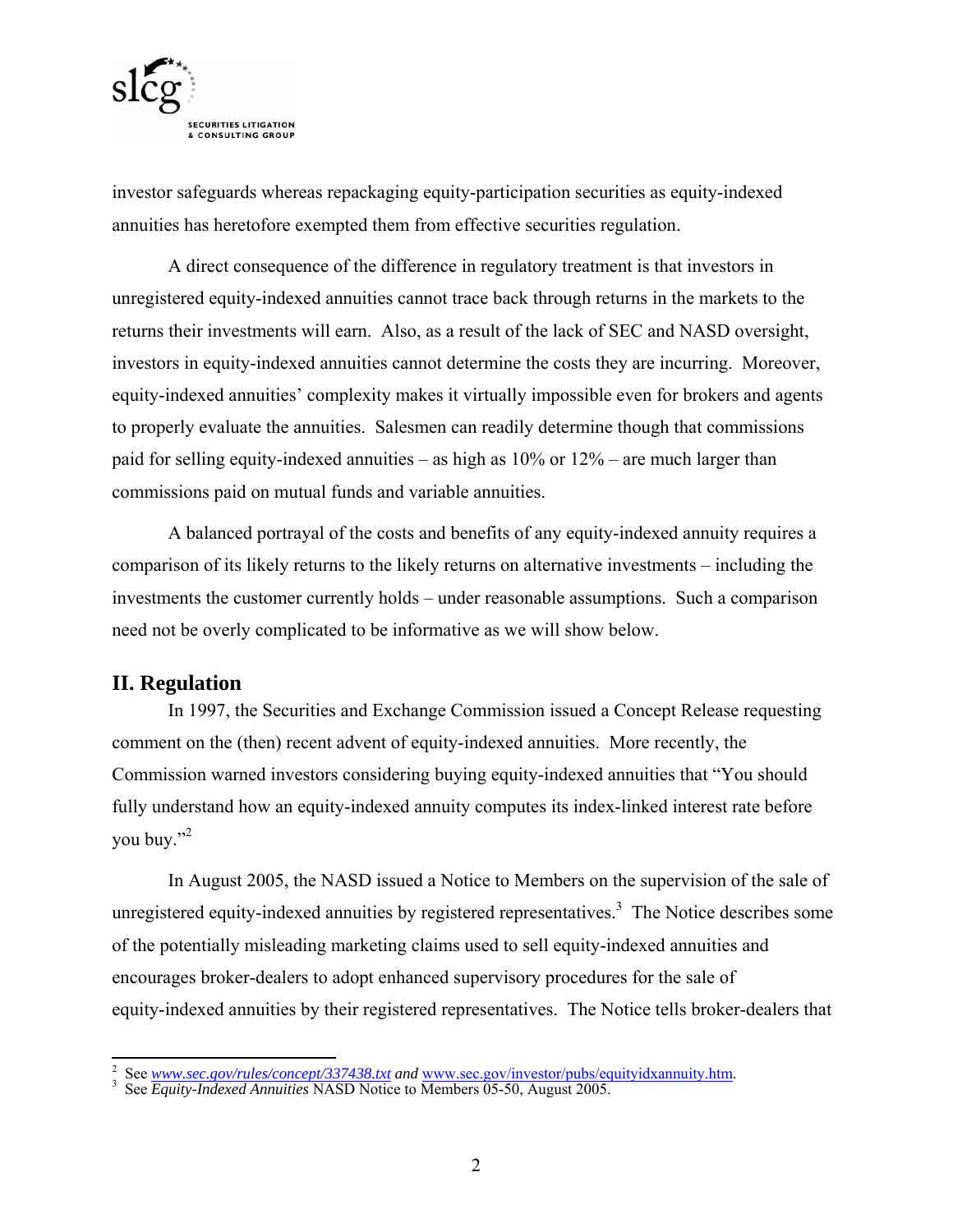

 $\overline{a}$ 

any recommendation to liquidate securities to purchase an equity-indexed annuity requires a determination that the equity-indexed annuity was suitable for the investor, even if the annuity is not a registered security. For a broker to determine that an equity-indexed annuity is suitable, he or she must understand the hidden costs generated within equity-indexed annuities' complex structures.

If the NASD applies the principles in Notice 05-50, broker-dealers will no longer be allowed to sell current equity-index annuities. As we explain below, existing equity-index annuities are too complicated for the majority of brokers and retail investors to understand. The complicated structures allow insurance companies to sell investments which are much more costly and much less liquid than available alternative investments. If brokers are required to understand equity-indexed annuities in the same way brokers must understand stocks, bonds or options, equity-indexed annuities must become simpler and more transparent.

The NASD updated a previous Investor Alert last summer warning potential investors that equity-indexed annuities are complex. $4$  Combined with the Notice to Members 05-50, the Investor Alert makes clear that the NASD has determined that registered representatives who recommend that retail investors sell securities including variable annuities in order to buy equityindexed annuities must do a thorough job explaining the features of the equity-linked annuity. It is also apparent that the NASD believes that broker dealers must supervise registered representatives, who send out sales material on equity-indexed annuities to ensure that the materials are not misleading and that any subsequent sale of an equity-indexed annuity is suitable.

The industry's trade groups are fighting back. In an effort to head off regulation of equity-indexed annuities, the National Association of Insurance and Financial Advisors sent out an Action Alert on November 29, 2005 urging its members to write the NASD and the Securities and Exchange Commission demanding the withdrawal of Notice to Members 05-50. The National Association for Fixed Annuities' December 5, 2005 *The Cry Over Indexed Annuities:* 

<sup>4</sup> See *Equity-Indexed Annuities – A Complex Choice*, NASD Investor Alert, June 30, 2005.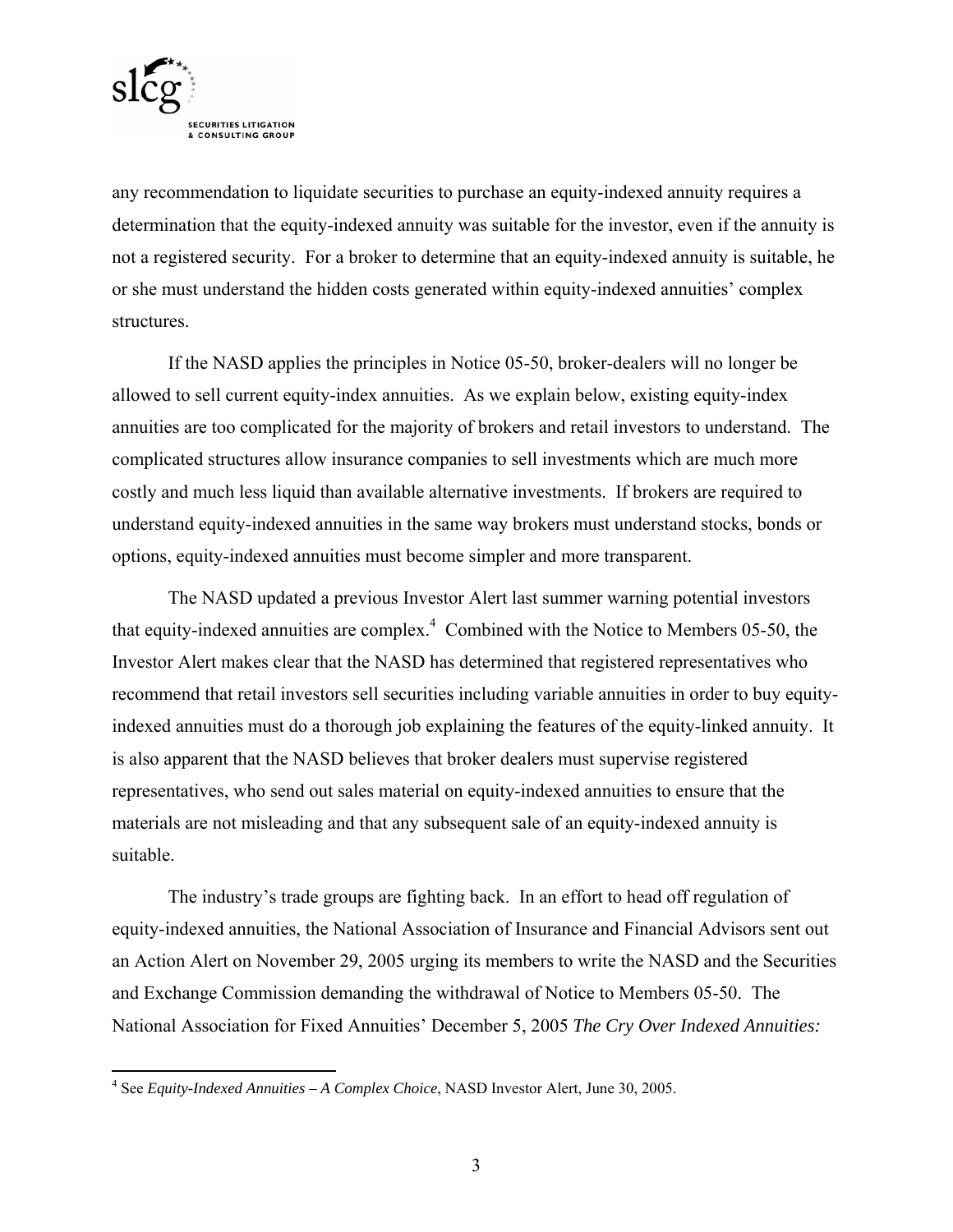

*Fact or Fiction, NAFA Sets the Record Straight* claims that equity-indexed annuities are not securities, that some equity-indexed annuities are suitable for seniors and that not all equity-indexed annuities have high surrender charges and pay exorbitant commissions.

#### **III. Contract Features**

#### **A. Maturity**

Equity-indexed annuity contracts pay out at maturity just like zero-coupon bonds but unlike bonds the amount to be received is unknown until maturity. The payout is a function of the general level of price appreciation in the stock market at or shortly before maturity. Other things equal, equity-indexed annuities with longer maturities provide less value to investors than annuities with shorter maturities.

#### **B. Surrender Charge Schedules**

Equity-indexed annuities have surrender charges frequently of 10% or 12% and as high as 25% if premium credits are included.<sup>5</sup> The surrender charges usually decline over a period of years. On some contracts, surrender charges last throughout the contract's life, making the contract's cash surrender value less than the premiums paid for many years.

#### **C. Guaranteed Minimum Rates of Return**

Equity-indexed annuities do not guarantee that investors won't lose money. They do guarantee a minimum rate of return – typically 3% – but the guaranteed rate is typically much less than the risk free rate of return offered on US Treasury securities with the same maturity as the annuity. Also, the guaranteed rate of return is usually only applied to a fraction of the amount invested and sometimes without compounding. On some contracts, no interest is credited unless the annuity is held to maturity. Holding constant the guaranteed rate of return, the higher the risk-free interest rate, the less valuable equity-indexed annuities are to investors.

 $\overline{a}$  $<sup>5</sup>$  Premium or bonus credits are a gimmick used to sell both variable annuities and equity-indexed annuities. These</sup> credits increase the face value of the policy but are completely offset by higher surrender charges and longer surrender periods. These credits fool investors into believing they are getting something for nothing.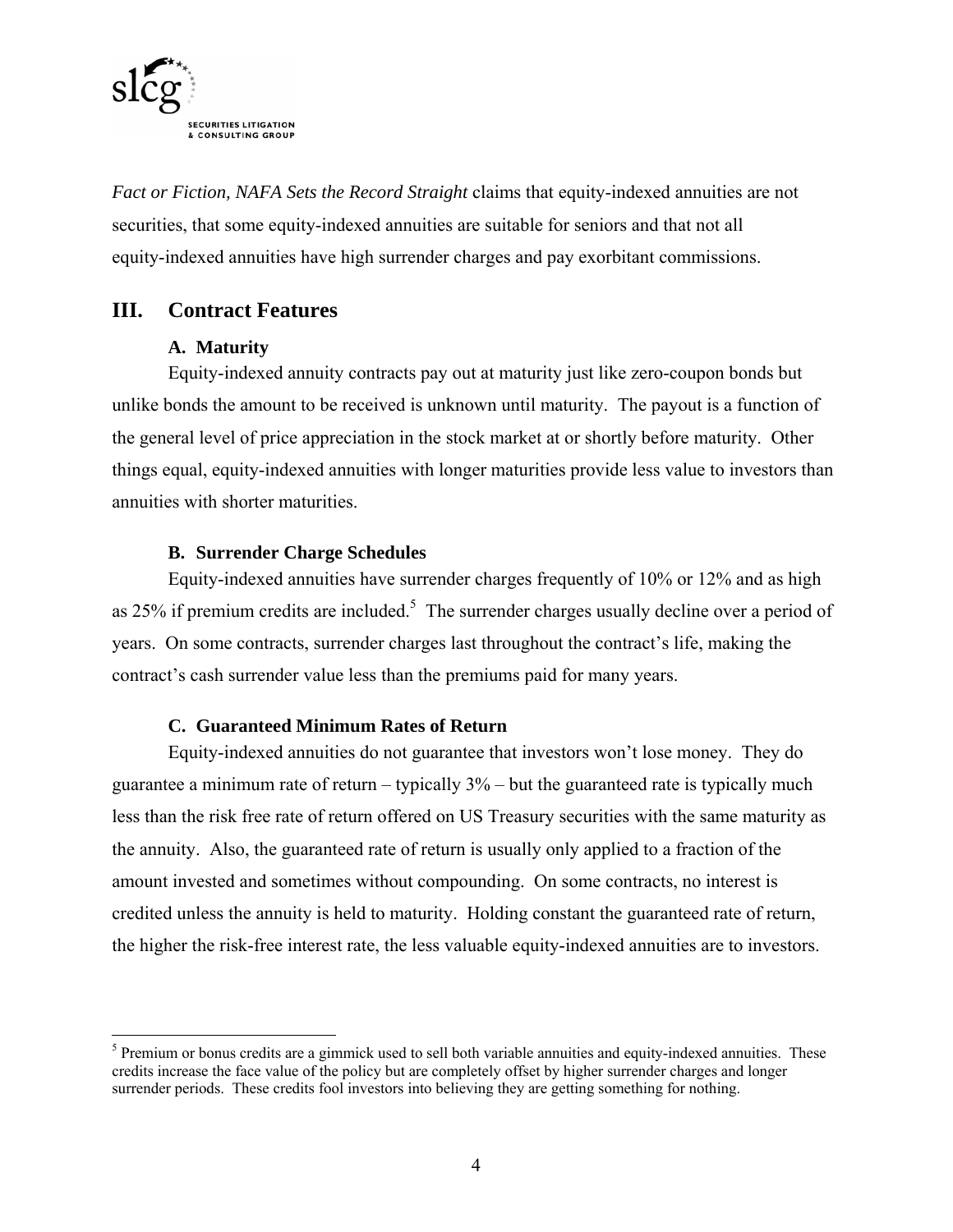

#### **D. The Stock Index**

Equity-indexed annuities credit the investor a return under certain circumstances based on the change in the level of a stock price index. Most equity-indexed annuities are linked to the level of the S&P 500 Index. A few equity-indexed annuities are linked to other indices.

The indexes used are price appreciation indexes and so changes in the level of the indexes do not include the dividends investors would receive if they owned the underlying stocks or stock mutual funds. Exclusion of dividends causes the changes in the S&P 500 Index level used in equity-linked annuities to significantly understate the returns earned by investors in the S&P 500, as dividends have historically accounted for 20% of the returns investors in the S&P 500 stocks have earned.

The higher the dividend yield on the index stocks, the less valuable equity-indexed annuities are to investors. The more volatile the stock index, the more valuable equity-indexed annuities are to investors.

#### **E. The Fraction of the Index Change Credited**

The participation rate is the fraction of the change in a stock index credited to the investor. Participation rates vary significantly and can be applied to different measures of index level changes. Participation rates are easy to compare but are misleading; a higher participation rate may not mean higher payouts to investors since with equity-indexed annuities all else is seldom held constant. However other things being equal, the higher the participation rate an equity-indexed annuity pays, the more valuable it is.

#### **F. The Method for Measuring Changes in the Stock Index**

There are three common formulas, called indexing methods, used to translate changes in the index level into gross returns on the contract.

The point-to-point method measures the increase in the index level from the beginning to the end of the contract's term. If the index level was 1,000 when the contract was purchased and was 1,500 when the contract matured, the point-to-point method records a 50% increase. The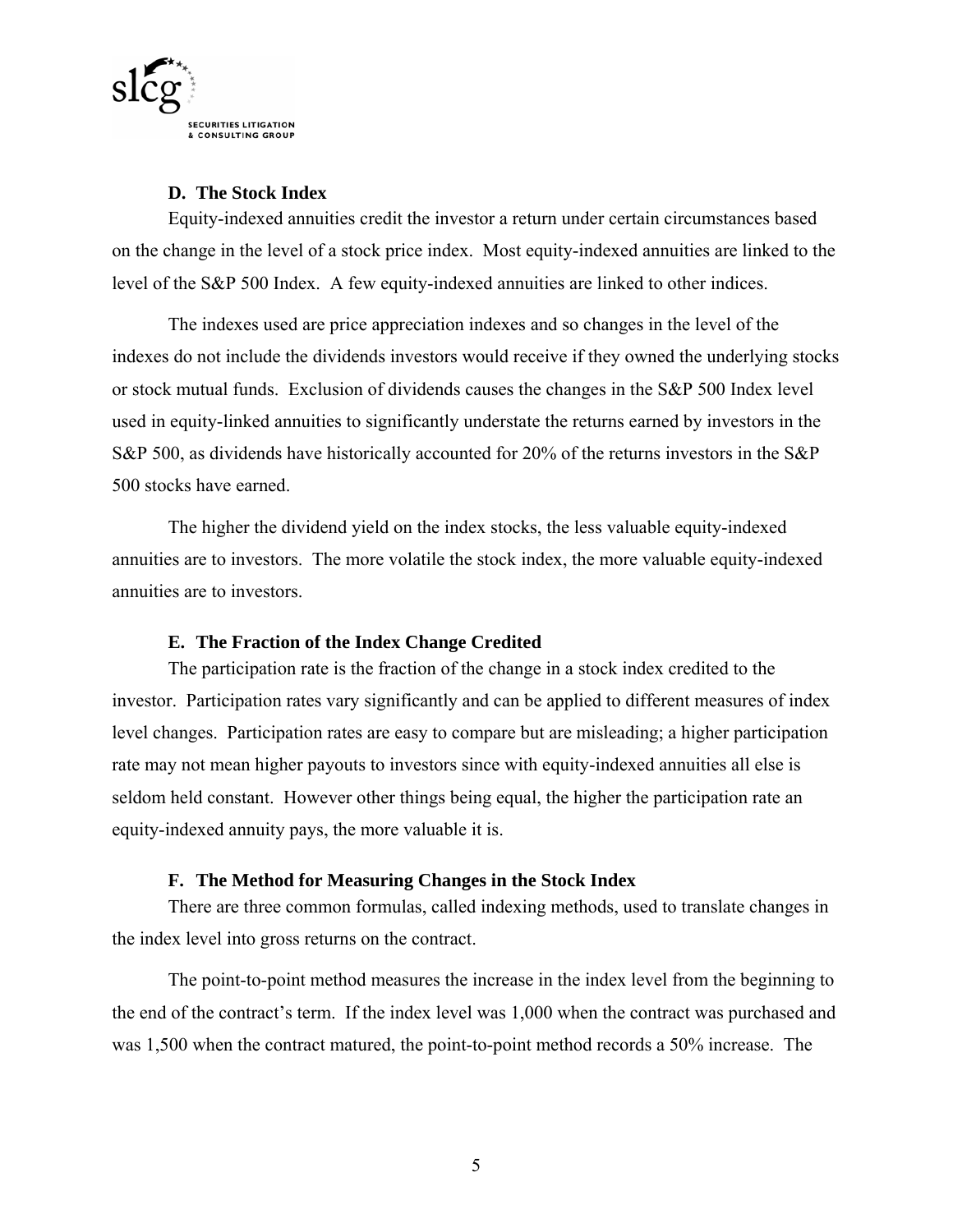

point-to-point method is the traditional way to measure, quote and interpret the change in the level of an index.

In some contracts, a point-to-point return is calculated at regular intervals, usually the contract's anniversary date, and the index value is reset or ratcheted up to reflect the credited return. If the index level is lower at the end of the contract than it was on some earlier reset date, the reset feature will record an increase that is greater than the simple point-to-point method. For instance, if in our previous example the index had been as high as 1,700 on a reset date the point-to-point with reset method will record a 70%, rather than a 50%, increase.

A more complicated indexing method - the monthly average return method - calculates the increase in the index level from the start of each year to the average month-end level during the year. The base is then reset at the beginning of the next year and the process is repeated until the contract matures. Other things equal, equity-indexed annuities with resets are more valuable than annuities without resets and point-to-point annuities are more valuable than monthlyaveraging annuities.

Advocates for equity-indexed annuities claim that the monthly average return method makes the resulting calculated index level changes less volatile and that this reduced volatility makes the return guarantee less costly so the industry can offer investors a higher participation rate on annuities which use monthly averaging. Such statements are misleading since the volatility primarily relevant to the cost of the guaranteed minimum return is the volatility of the underlying stock index.

Insurance companies can offer higher participation rates on annuities with monthly averaging rather than point-to-point indexing because monthly averaging systematically understates the increase in the level of the index. The expected index change with monthly averaging will be roughly half the expected change calculated by the traditional point-to-point method. Thus, under the monthly averaging method insurance companies can claim to pay 100% participation of the calculated index level change while only paying 50% of the actual change in the index level.

6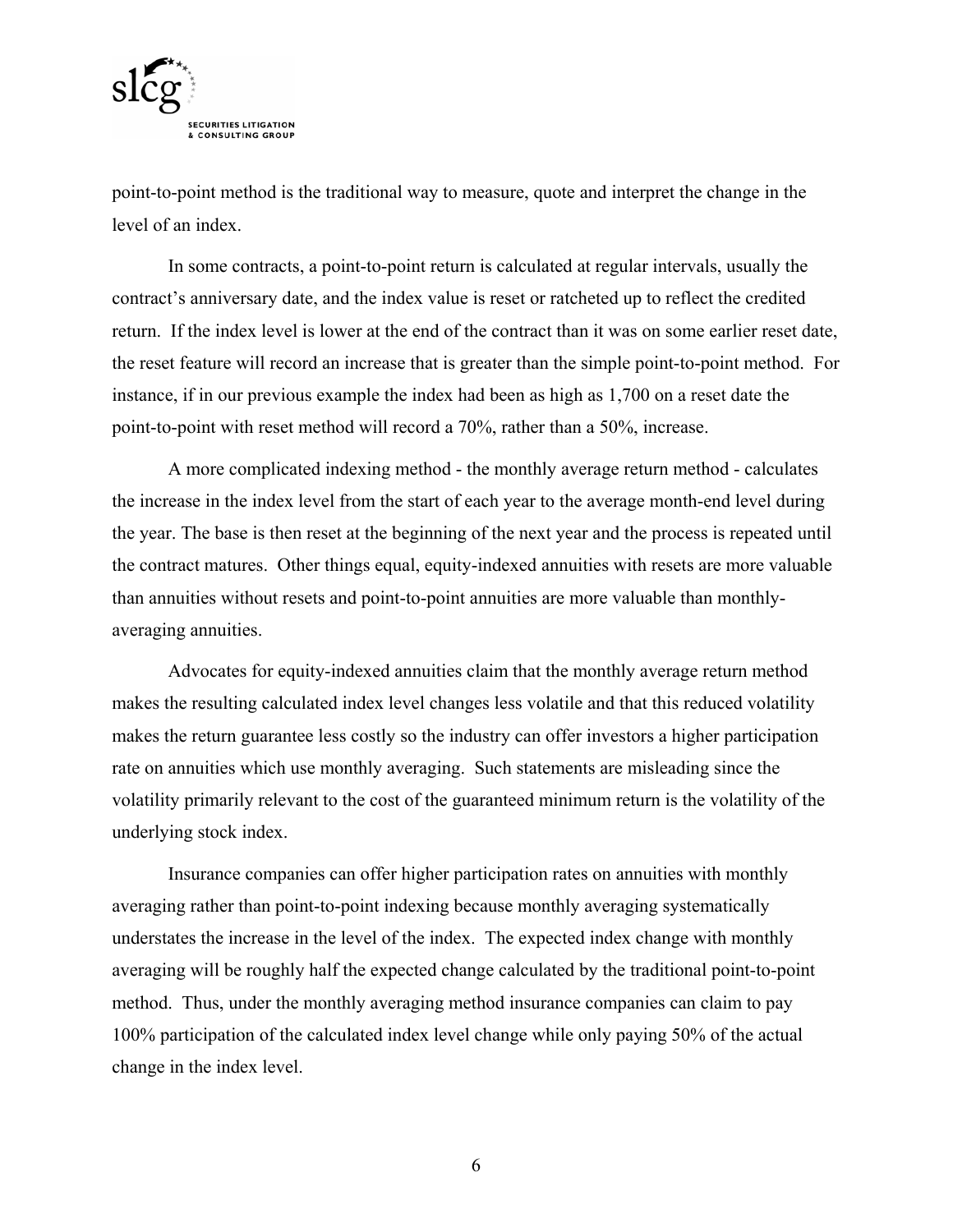

Figure 1 illustrates the impact of monthly averaging on the calculation of index changes from 1975 to 2004. On December 31, 1974 the S&P 500 closed at 68.56. The top line shows the value of the S&P 500 over time with reinvested dividends. The second line from the top shows the level of the S&P 500 index excluding dividends. As you can see, excluding dividends reduces the return over the 30 year period by 64%. The lowest line shows the value of the index calculated by applying the monthly averaging with annual reset method. Monthly averaging further reduced the change in the price level of the index by 70% over 30 years.



The impact of monthly averaging is not a phenomenon of the time period covered. We constructed 241 10-year periods by rolling 10 years of data forward one month at a time from 1975 to 2004. The first months' returns, second months' returns and so on were then averaged across the 241 periods. The impact of dividends and monthly averaging on these average returns is illustrated in Figure 2. Excluding dividends reduces the average return over 10-year periods by 29%. Monthly averaging reduces the change in the level of the index by a further 44%.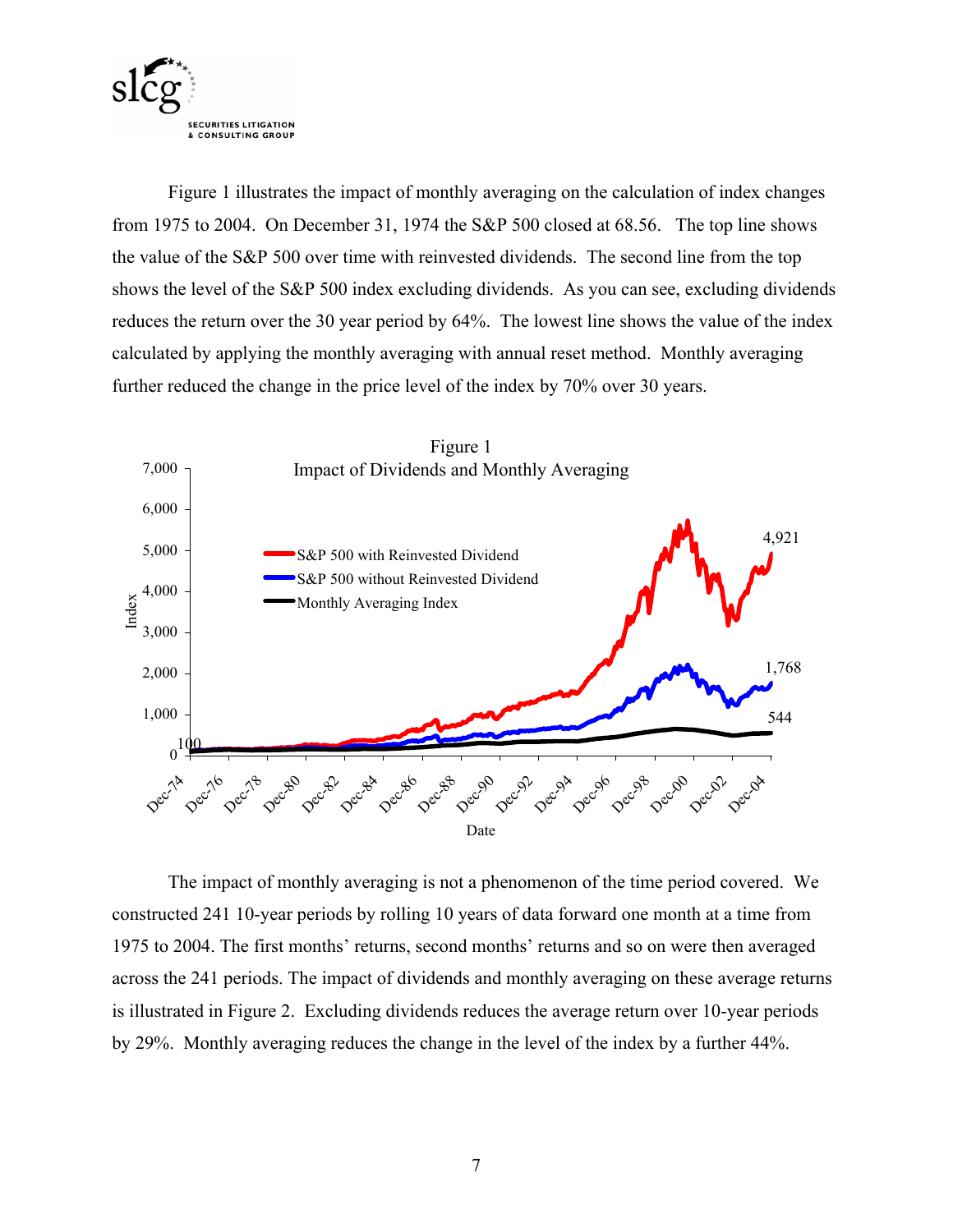

Unsophisticated investors might believe that they will get 100% of the increase from 100 to 463 when in fact they receive only 23% of this increase.





#### **G. Additional Deductions: Spreads, Caps and Fees**

The gross credit calculated by multiplying the index change by the participation rate is then sometimes further reduced by an amount called a spread that can be as great as 3%. Thus, two contracts linked to the same index, with the same indexing method and the same participation rate can have significantly different net returns.

Caps are also used to reduce the credited index level changes on some annuities. For example, the increase in a contract's index value under the point-to-point method with annual resets might be capped at 14% meaning that the contract's index value will increase by only 14% in years when the index level increases by more than 14%. The effect of annual caps is dramatic because the average long run return to stocks is heavily influenced by years with unusually high returns. For example, the annualized price appreciation in the S&P 500 from 1975 to 2004 was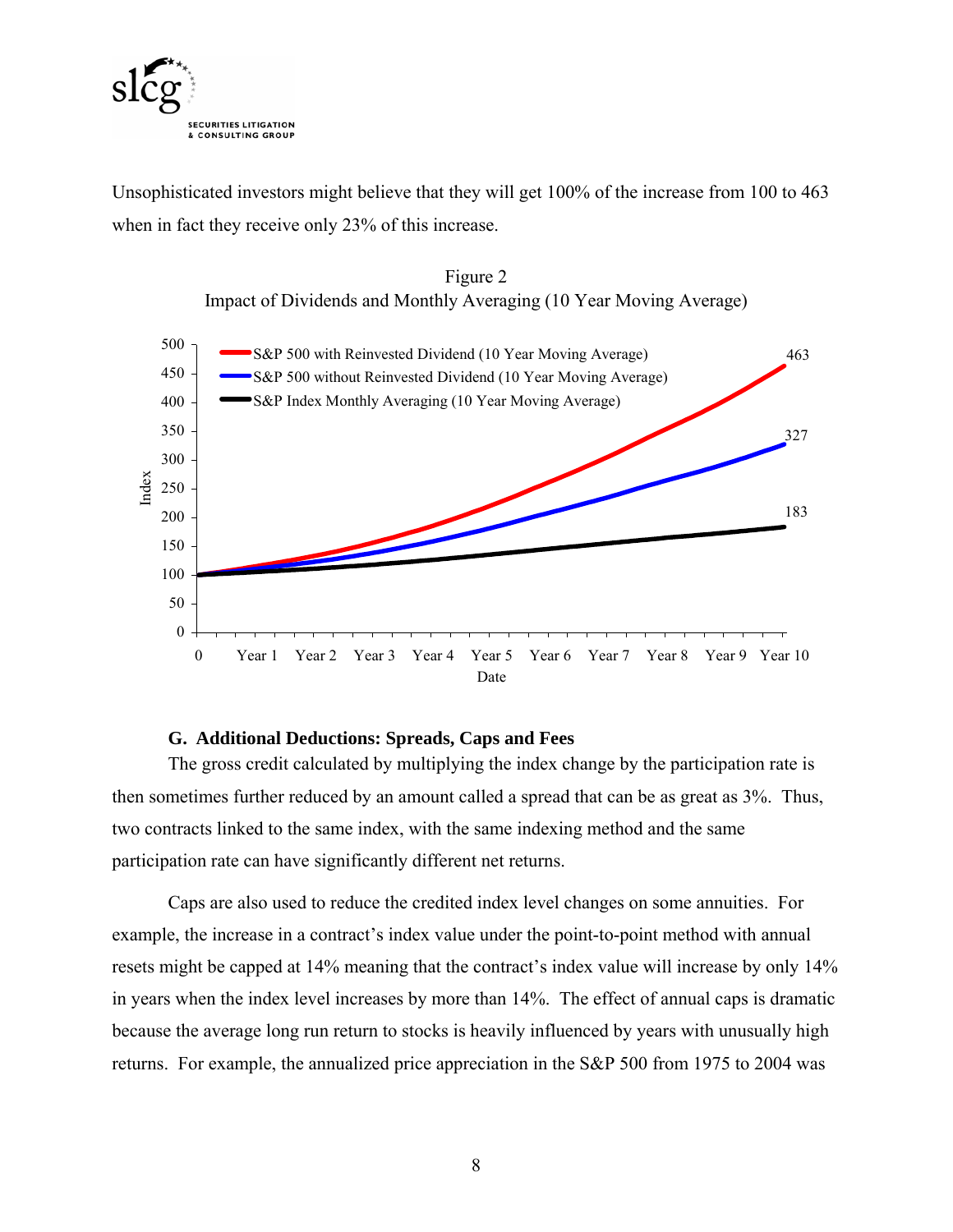

10.0%. If we cap the yearly increase at 14%, the resulting series has an annualized appreciation of only 5.5%.

#### **IV. A Simple Comparison**

Equity-indexed annuities are touted as excellent investments for investors wanting to participate in market returns without bearing market risk. We can evaluate the industry's claims by directly comparing the value of the point-to-point structure to a simple combination of stocks and Treasury Securities.

Consider a point-to-point annuity purchased on December 31, 2005 which pays out 50% of the change in the S&P 500 Index over a 10-year term. It guarantees a 3% return, compounded annually, on 90% of the premium paid and the return of the principle if the investment is held until maturity. The annuity has a 10% surrender charge which declines 1% per year. The S&P 500 Index closed on December 30, 2005 at 1,248.29. On December 30, 2015 the annuity will return to the investor \$100 plus the greater of \$30.95 (i.e. 3% interest on \$90 for 10 years) or 50% of the difference between the S&P 500 on December 30, 2015 and 1,248.29.

The comparison portfolio consists of \$60,000 invested 10-year Treasury strips maturing on December 30, 2015 and \$40,000 invested in a low cost S&P 500 Index fund.<sup>6</sup> \$60,000 would have purchased \$92,628 face value on December 31, 2005 and so the \$60,000 Treasuries investment would be worth \$92,628 on December 31, 2015 regardless of the level of the S&P500.<sup>7</sup> The \$40,000 invested in the S&P 500 Index fund will be worth more or less than \$40,000 depending on the total return on the fund. Consistent with historical dividend yields on the S&P 500 companies, we assume that the stocks in the index have an average dividend yield of 2.5%. The value of the equity-indexed annuity and of the stock/cash portfolio as a function of the level of the S&P 500 on December 31, 2015 is plotted in Figure 3. The probability distribution of the S&P 500 Index level in 2015 is also plotted in Figure 3. $8$  Except in extremely

 $\frac{6}{7}$  We assume the fund has an expense ratio of 0.25%.<br>The yield to maturity on 10-year strips on December 31, 2005 was 4.39%.

<sup>&</sup>lt;sup>8</sup> The annual changes in the S&P 500 Index level are assumed to be log-normally distributed with a mean of 10% and a standard deviation of 20%.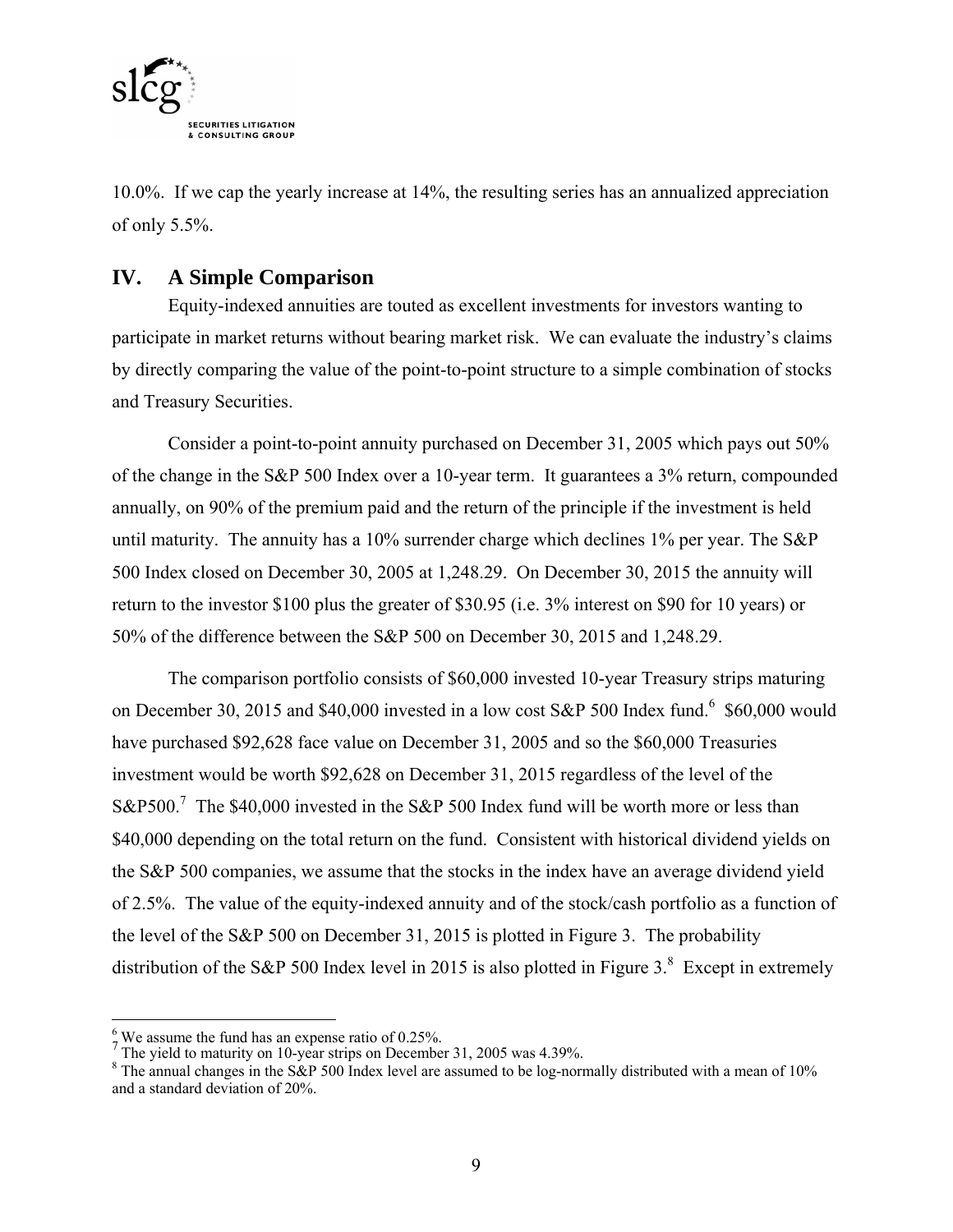

rare cases, the equity-indexed annuity returns much less to investors than a portfolio of risk-free Treasury securities and large-cap stocks.





We performed a Monte Carlo simulation on the two investments pictured in Figure 3 based on realistic assumptions and determined that 96.9% of the time the investor is better off with the Treasury securities and stocks than with the equity-indexed annuity. That is, investors sold this example annuity would be worse off 96.9% of the time, even if they held the annuity to maturity and it performed exactly as designed.

After 10 years, the expected value of the Treasuries and stocks is \$219,696 and the expected value of the equity-indexed annuity is \$186,265. The \$33,431 equity-index annuity shortfall can be broken down into a \$219 expected benefit for when the annuity is better and a \$33,650 expected cost for when the Treasuries and stock would have been better. The expected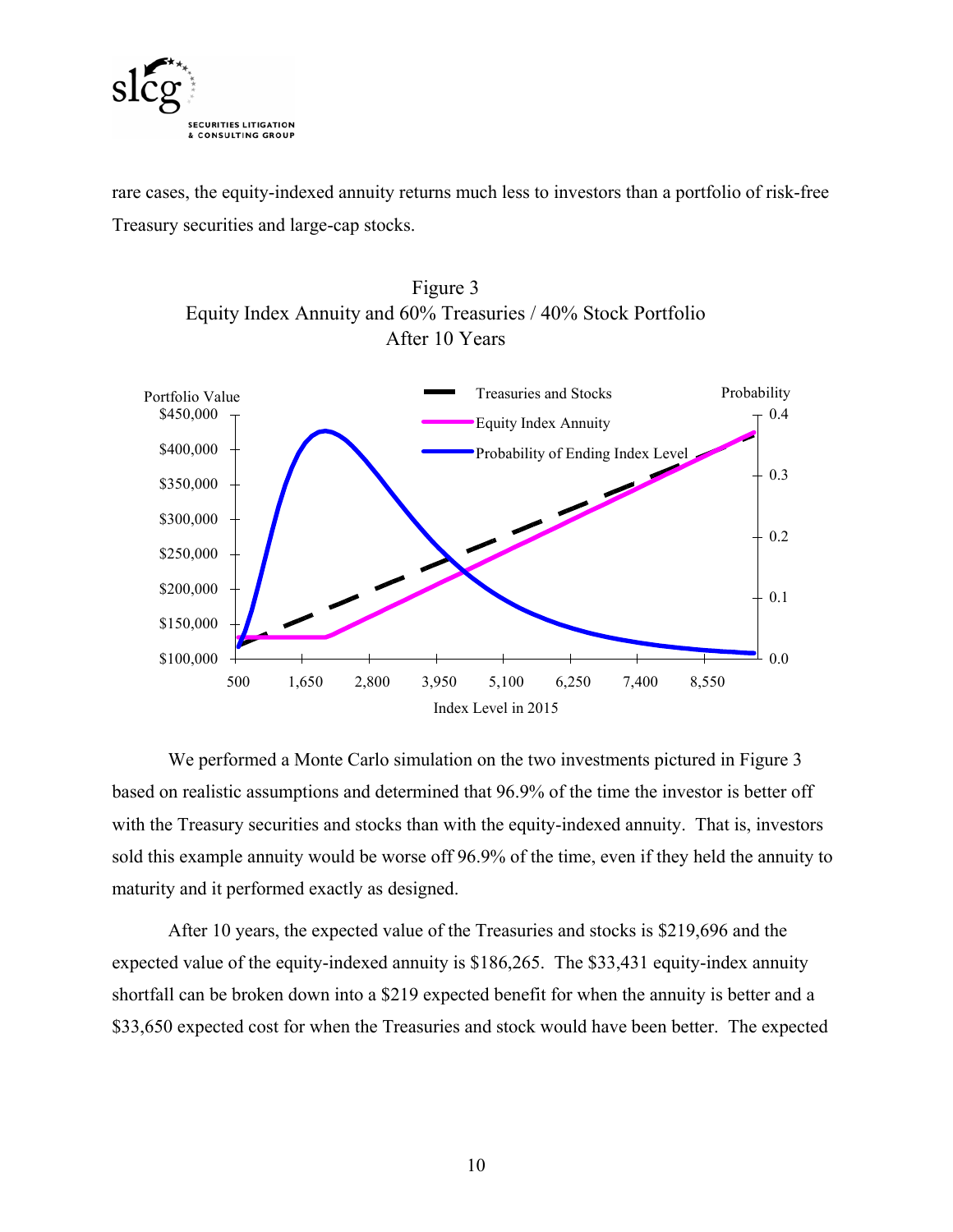

cost/benefit ratio is thus a staggering 153 to 1. That is, investors pay \$153 in costs for every \$1 in benefits relative to the Treasuries and stock portfolio.

Even this comparison is overly generous to the annuity because we have assumed that the contracts were held to maturity and so no surrender charge was applied. In addition, equityindexed annuities are worse than our illustrations imply because of their disadvantageous tax treatment. The returns earned on equity-indexed annuities are taxed at the investor's marginal income tax rates when the returns are withdrawn. Currently this rate could be as high as 35%. Long term capital gains and dividends for most investors are currently taxed at 15%. Thus investors keep 80 or 85% of the returns earned in the stock index fund but only 65% of the returns paid out of the annuities. If, as seems likely, the before-tax return on the equity-indexed annuity equals about 40% of the before-tax return on index fund, the after-tax return on the equity-indexed annuity will equal only about 30% of the after-tax return on index fund.<sup>9</sup>

#### **V. Equity-Indexed Annuity Valuations**

 $\overline{a}$ 

In the previous section, we illustrated the payoffs to a typical equity-indexed annuity and an ultra low-risk portfolio of Treasury securities and stocks. These illustrations suggest that typical equity-indexed annuities are a poor investments but don't tell us just how bad they are. We have extended models found in the actuarial science literature using complex mathematical formulas, numerical approximations and Monte Carlo simulations to value real world equityindexed annuities.<sup>10</sup> Our software allows us to evaluate various equity-indexed annuities and to calculate the likelihood different investors would benefit from an equity-indexed annuity. This ongoing research is the subject of a related technical working paper.

Table 1 presents an example valuation of a 10-year point-to-point equity-indexed annuity guaranteeing a 3 percent return compounded annually on 90% of the initial premium. We

<sup>&</sup>lt;sup>9</sup> Withdrawals from equity-indexed annuities' made before the investor is 59  $\frac{1}{2}$  may be subject to early withdrawal penalties further exacerbating the annuities' underperformance relative to Treasury securities and stock mutual funds.

<sup>10</sup> See Serena Tiong, "Valuing equity-indexed annuities," *North American Actuarial Journal*, 4, pp. 49–170, 2000 and Sebastian Jaimungal, *Pricing and Hedging Equity-indexed Annuities with Variance Gamma Deviates*, working paper, November 2004.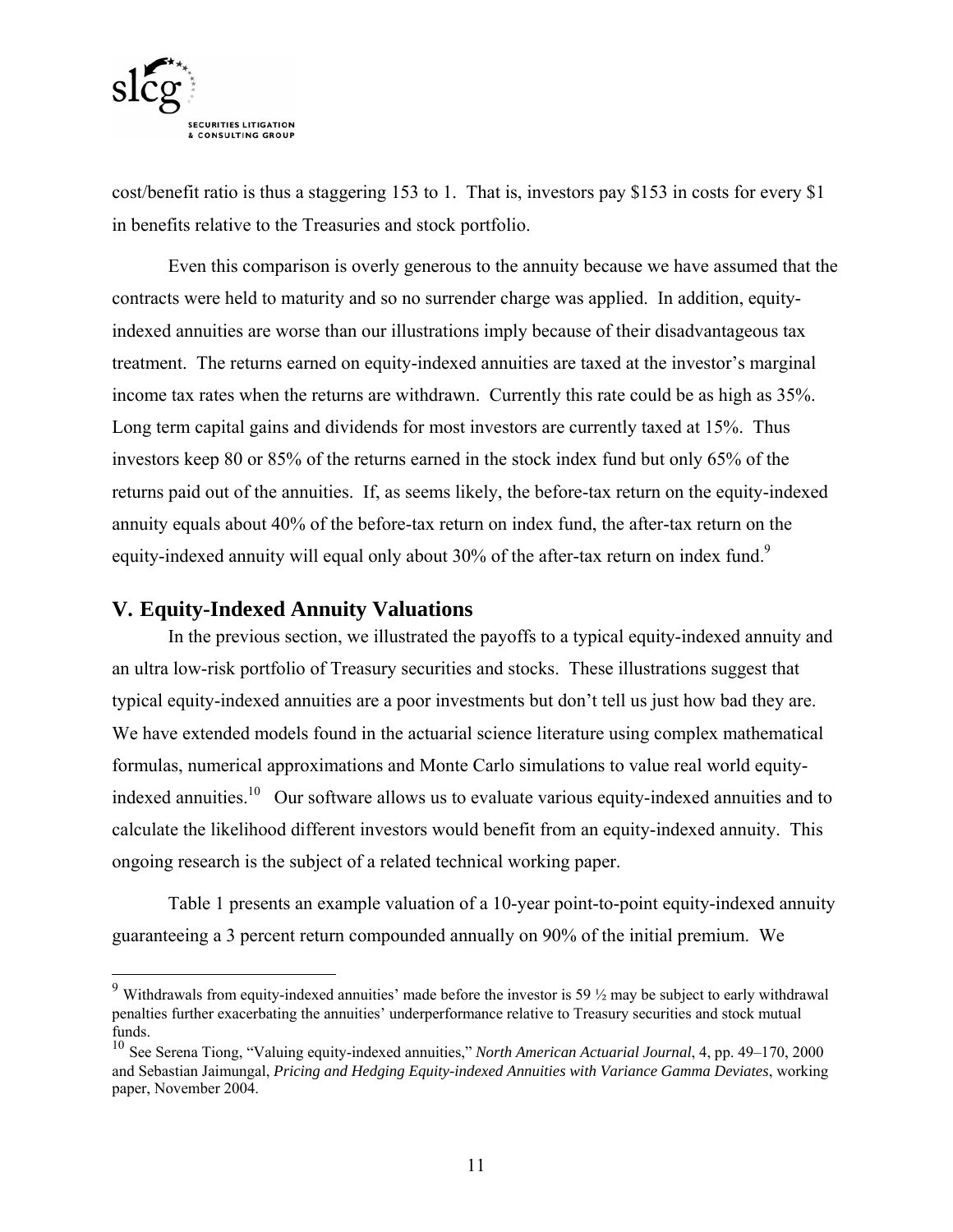

assume the risk-free interest rate is 4.5%, the dividend yield on the S&P 500 is 2% and the volatility is 25%. We solve for the "breakeven" participation rate,  $α$ , which makes the annuity worth \$1 for each \$1 the investor pays and find it to be 92% in this example. The forgone dividends plus 8% of the total price appreciation foregone is the "fair" price for the downside protection provided by the equity-indexed annuity's return guarantee.

#### **Table 1 Typical Point-to-Point EIAs Have Large Hidden Costs**

| <b>Base Assumptions:</b>                               |        |        |
|--------------------------------------------------------|--------|--------|
| Guaranteed Return Base (Percentage of Initial Premium) | 90%    |        |
| Minimum Guaranteed Return                              | 3%     |        |
| <b>Years to Maturity</b>                               | 10     |        |
| Risk-Free Interest Rate                                | 4.5%   |        |
| Dividend Yield                                         | $2\%$  |        |
| <b>Standard Deviation</b>                              | 25%    |        |
| <b>Fair Participation Rate</b>                         | 92%    |        |
| <b>Typical Participation Rate</b>                      |        | 50%    |
| Investment Value Per Dollar Invested                   | \$1.00 | \$0.84 |

The last column of Table 1 re-calculates the value of the annuity under the same set of assumptions except we assume a 50% participation rate.<sup>11</sup> A 50% participation rate reduces the value of the annuity by 16%. This 16% is a good estimate of how much wealth is transferred from the investor to the insurance company and broker when the equity-indexed annuity is sold. $12$ 

There is an interesting fee and expense twist in equity-indexed annuities. Equity-indexed annuities do not have explicit annual fees or expense ratios. Instead, the insurance company makes money by giving investors less than a fair share of the increase in the value of the S&P 500 index. In the example above, fair compensation for the downside guarantee is the dividends

1

 $11$  10-year point-to-point annuities typically have participation rates of around 50%.

 $12$  This example does not include many features – most of which further reduce the value of the annuity.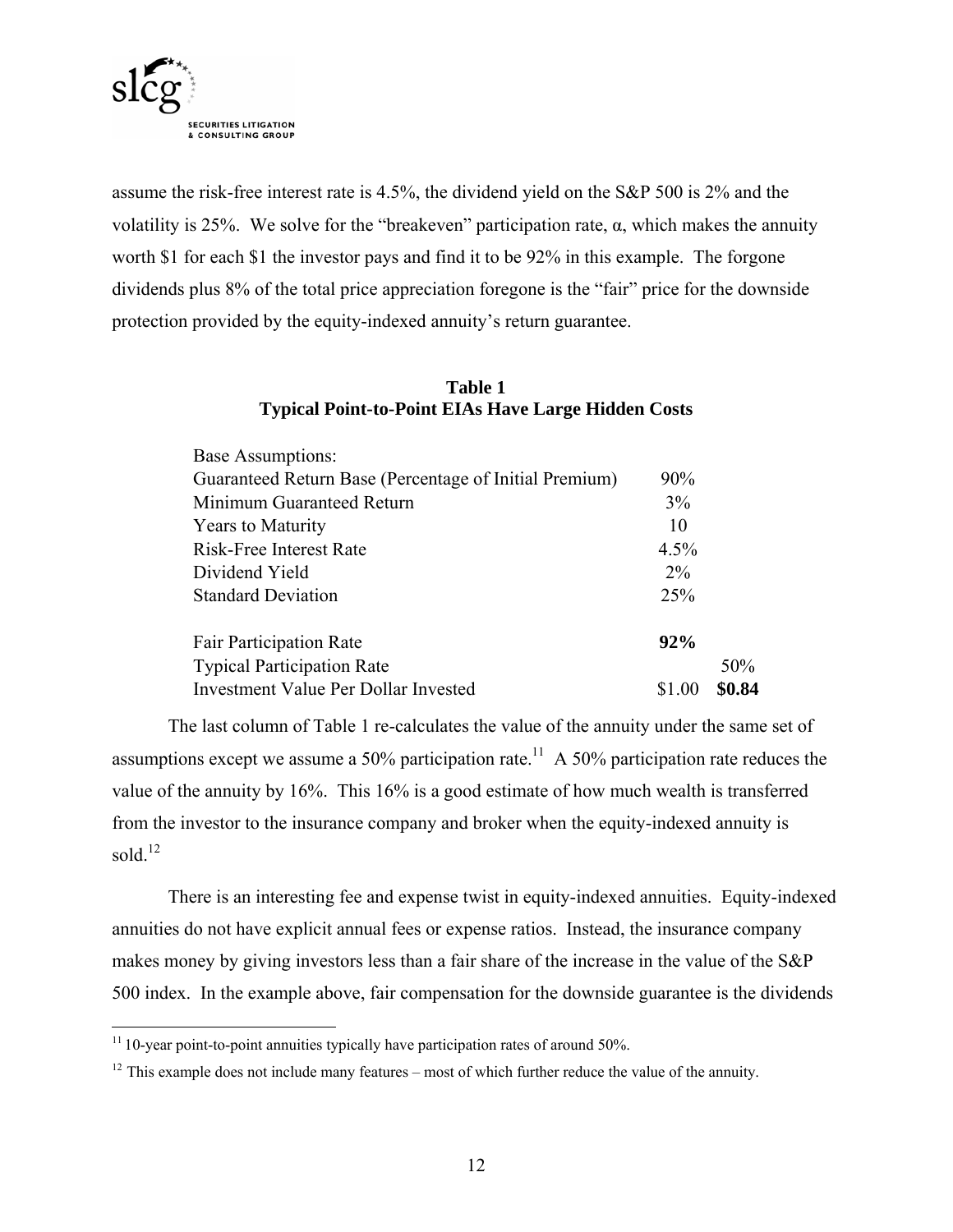

paid on the underlying stocks plus 8% of the capital appreciation in the S&P 500 index. The insurance company in our example takes the dividends plus 50% of the capital appreciation.

This 42% spread is more valuable to the insurer – and more costly to the investor – the longer the maturity of the equity-indexed annuity. If we change the maturity in our example to 5 years, a contractual 50% participation rate in the capital appreciation compared to the "fair" participation rate of 81% implies a cost to the investor of 8% of their investment. With a maturity of 15 years, a contractual 50% participation rate compared to the "fair" participation rate of 100% implies a cost to the investor of 23%. *See* Table 2.

#### **Table 2 Equity-Indexed Annuities With Longer Maturity Have Higher Imbedded Costs**

| <b>Years to Maturity</b>                   | $\Box$                  | $\overline{15}$ |
|--------------------------------------------|-------------------------|-----------------|
| Fair Participation in Capital Appreciation | $81\%$ 92\% 100\%       |                 |
| Investment Costs at 50% Participation      | $$0.08$ $$0.16$ $$0.23$ |                 |

#### **VI. Conclusion**

Equity-indexed annuities are complicated investments sold to unsophisticated investors without the regulatory safeguards afforded to purchasers of similar investments. If brokers and agents told investors of the effect equity-indexed annuities' shaving of index returns and extraordinary costs the market for these products would dry up.

Ironically, both the SEC and the NASD caution investors to review and understand the impact on likely returns of the myriad equity-indexed annuity features. No registered rep, insurance broker, or retail investor, and precious few finance PhDs, could understand these products. The net result of equity-indexed annuities' complex formulas and hidden costs is that they survive as the most confiscatory investments sold to retail investors.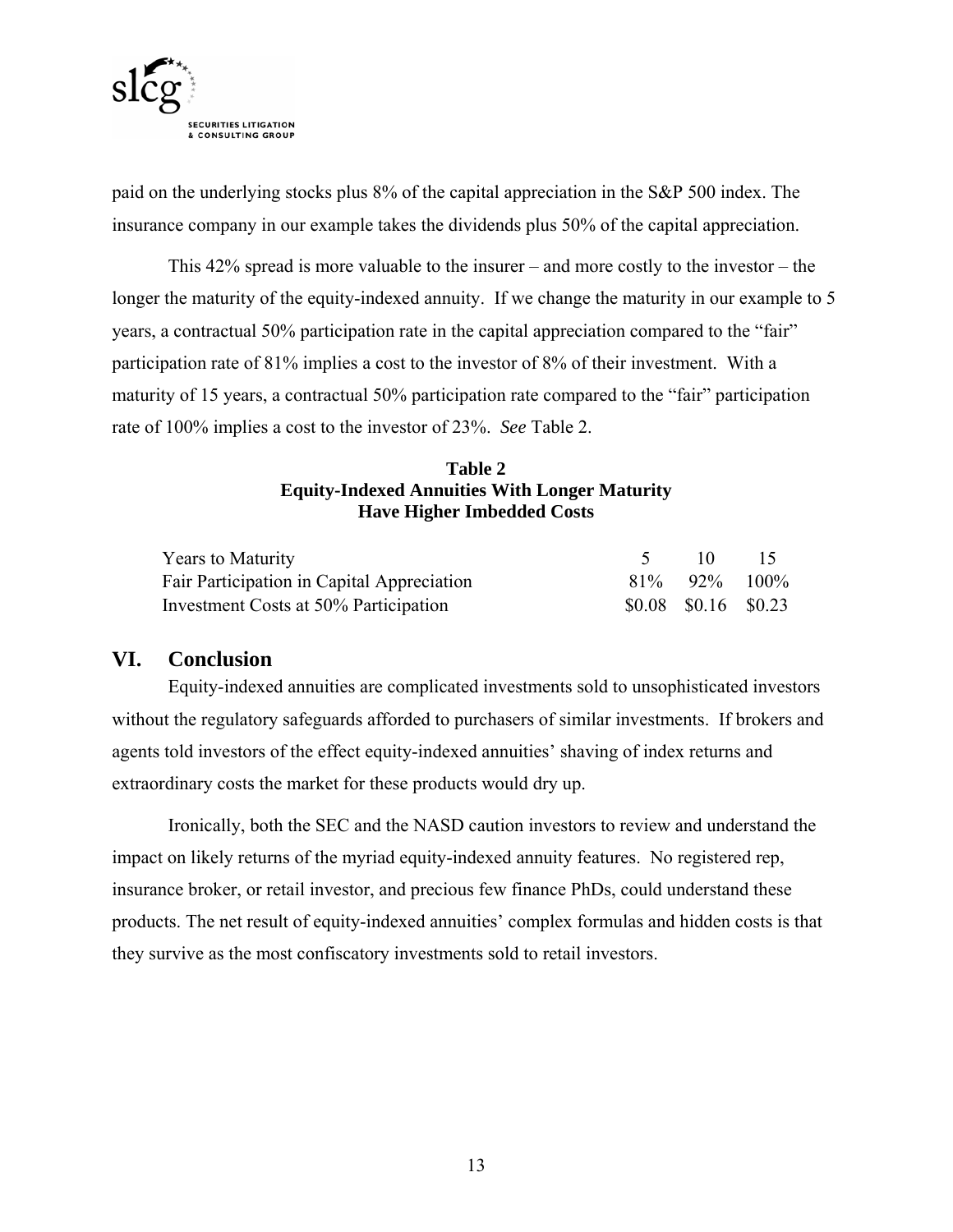# **NASD Notices to Members Equity-Indexed Annuities**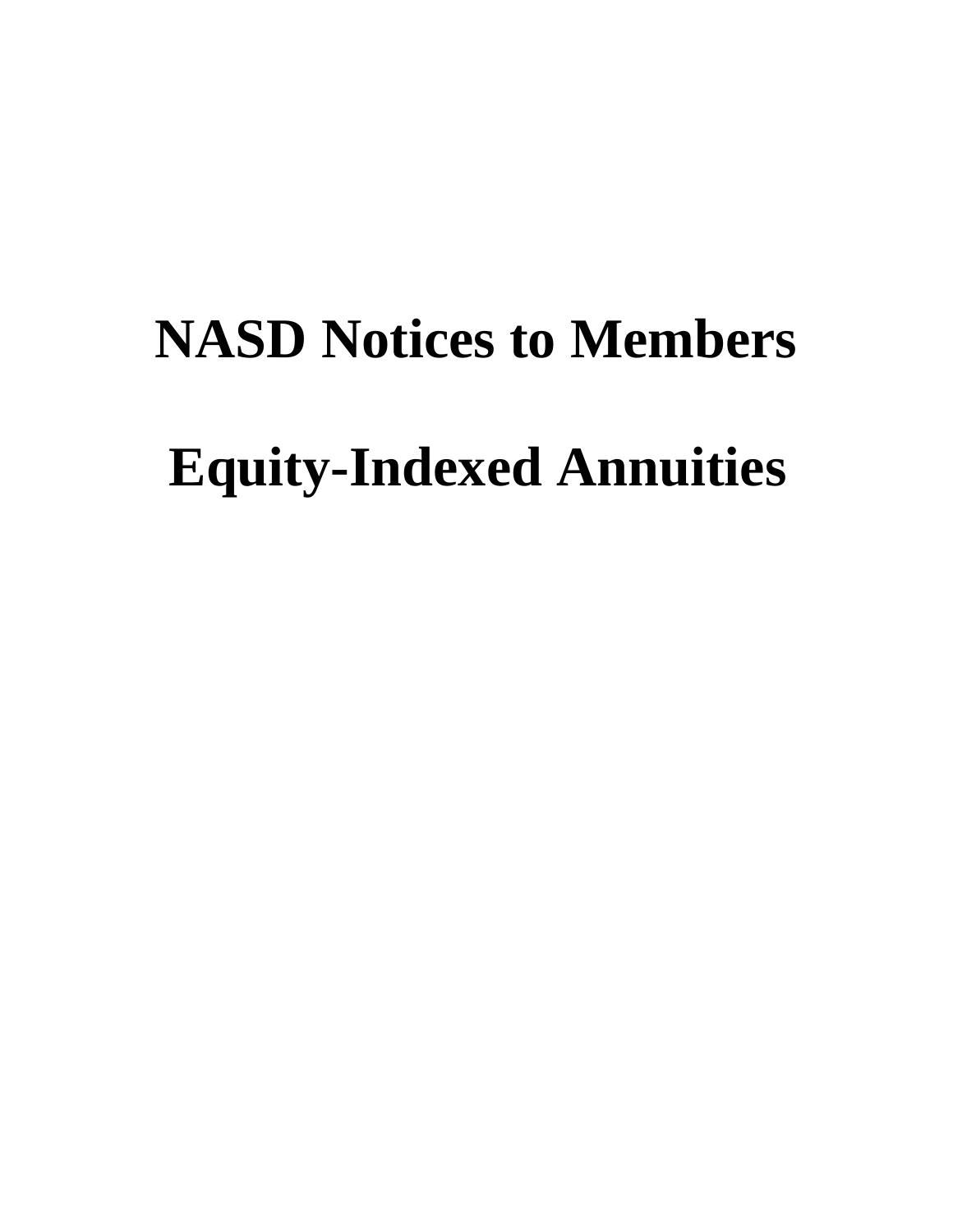## **Notice to Members**

#### **AUGUST 2005 GUIDANCE**

#### **SUGGESTED ROUTING**

Legal & Compliance **Operations** Registered Representatives Senior Management Executive Representatives Insurance Variable Contracts

#### **KEY TOPICS**

#### Equity-Indexed Annuities

Rule 3030 (Outside Business Activities of an Associated Person)

Rule 3040 (Private Securities Transactions of an Associated Person)

Supervision

#### **Equity-Indexed Annuities**

Member Responsibilities for Supervising Sales of Unregistered Equity-Indexed Annuities

#### **Executive Summary**

This *Notice to Members* addresses the responsibility of firms to supervise the sale by their associated persons of equity-indexed annuities (EIAs) that are not registered under the federal securities laws.<sup>1</sup>

#### **Questions/Further Information**

Questions concerning this *Notice* may be directed to Thomas M. Selman, Senior Vice President, Investment Companies/Corporate Financing, (240) 386-4500.

#### **Background and Discussion**

Equity-indexed annuities are financial instruments in which the issuer, usually an insurance company, guarantees a stated interest rate and some protection from loss of principal, and provides an opportunity to earn additional interest based on the performance of a securities market index. Some EIAs are not registered under the Securities Act of 1933 (the Securities Act) based on a determination that they are insurance products that fall within that statute's Section 3(a)(8) exemption and therefore are not considered to be securities.<sup>2</sup>

According to one recently published estimate, in 2004 sales of equity-indexed annuities increased over 50 percent, from \$14 billion in 2003 to an estimated \$22 billion.<sup>3</sup>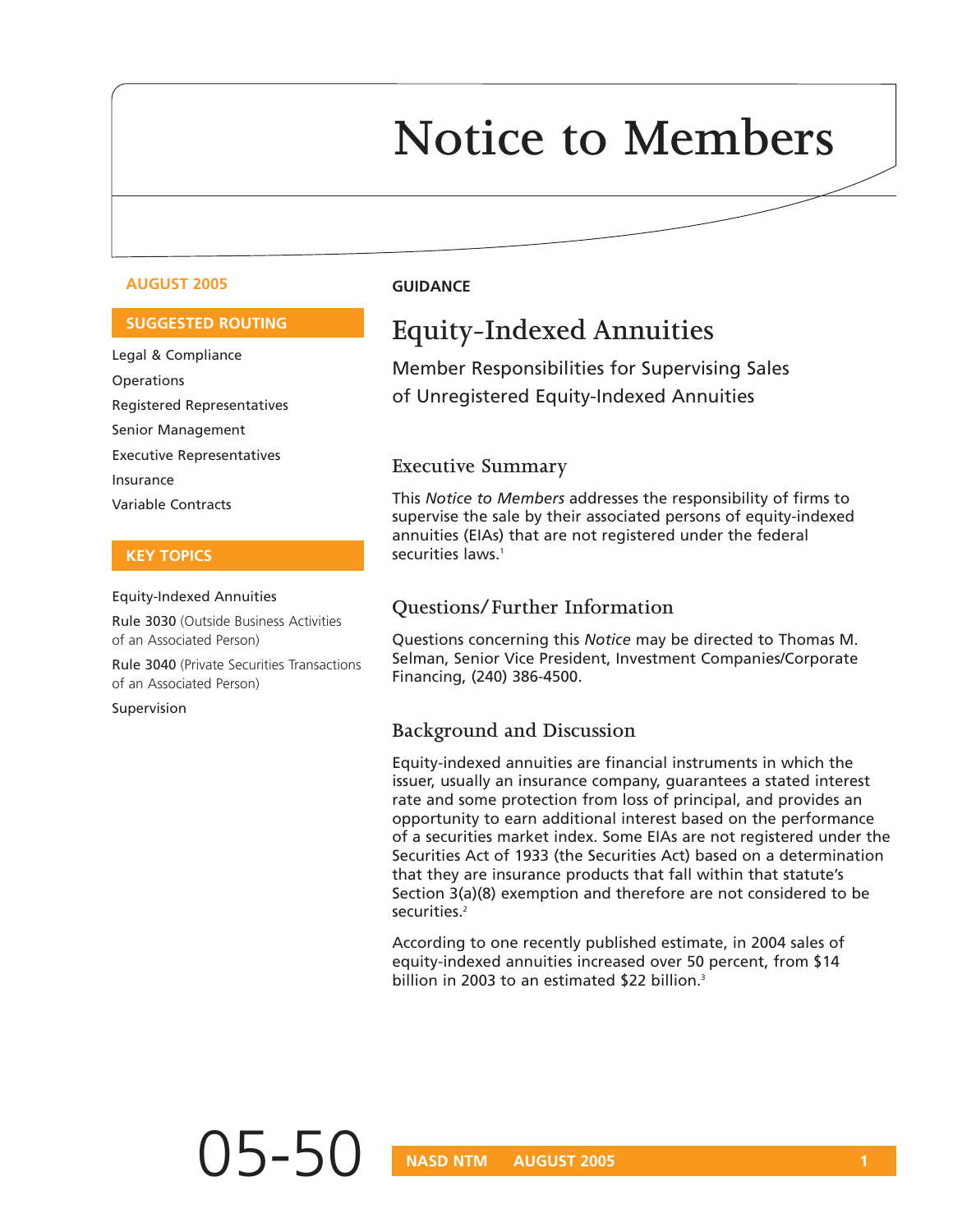#### **1. Investor Protection Issues Presented by Equity-Indexed Annuities**

EIAs are complex investments. Many EIAs permit investors to participate in only a stated percentage of an increase in an index. Many of these investments also impose a "cap rate" that represents the maximum annual account value percentage increase allowed to investors. Unregistered EIAs typically do not provide for investor participation in the dividends accumulated on the securities represented by the index.<sup>4</sup> EIAs have other features that contribute to their complexity such as minimum guarantees and fees and expenses, including surrender charges, premium bonuses, and multiple premium payment arrangements. In addition, investors may assume mistakenly that EIAs provide the same returns as an index mutual fund.

NASD is concerned about the manner in which associated persons are marketing and selling unregistered EIAs, and the absence of adequate supervision of these sales practices. We have seen sales material for unregistered EIAs that do not fully describe the features and risks of the product. For example, we have seen the following claims:

- ➧ "What if the market goes down and you would lose nothing? The market goes up-you gain!"
- ➧ "A Win/Win Investment Vehicle!"
- ➧ "How Your Retirement Funds Can Have: Security of Principal, Higher Than CD Rates of Interest, Opportunity for Growth (No Losses)"
- ➧ "Pick up where Social Security leaves off with NEW tax-deferred annuities…featuring… 2 indexed accounts linked to a popular stock market index."
- ➧ If you're looking for upside potential and no market downside look no further than [name of EIA]. This fixed annuity… enables you to make the most of S&P 500 Index gains…"
- ➧ "Growth Potential *without* Market Risk."

We understand that some associated persons who also act as insurance agents might be using this type of sales material in their insurance sales capacity. NASD is concerned that the unsupervised use of such sales material could confuse or mislead investors. If sales pieces containing these statements were deemed to be broker-dealer communications with the public, then they would be subject to the NASD advertising rules, and would have to provide a balanced description of the features and risks of the product.

Moreover, because of the product's complexity, some associated persons might have difficulty understanding all of the features of the product and determining the extent to which those features meet the needs of the customer. While unregistered EIAs may be appropriate for some retail investors, they are not suitable for all investors. For example, possible surrender charges and the combination of caps and participation rates associated with a particular product are factors that must be considered in any suitability determination.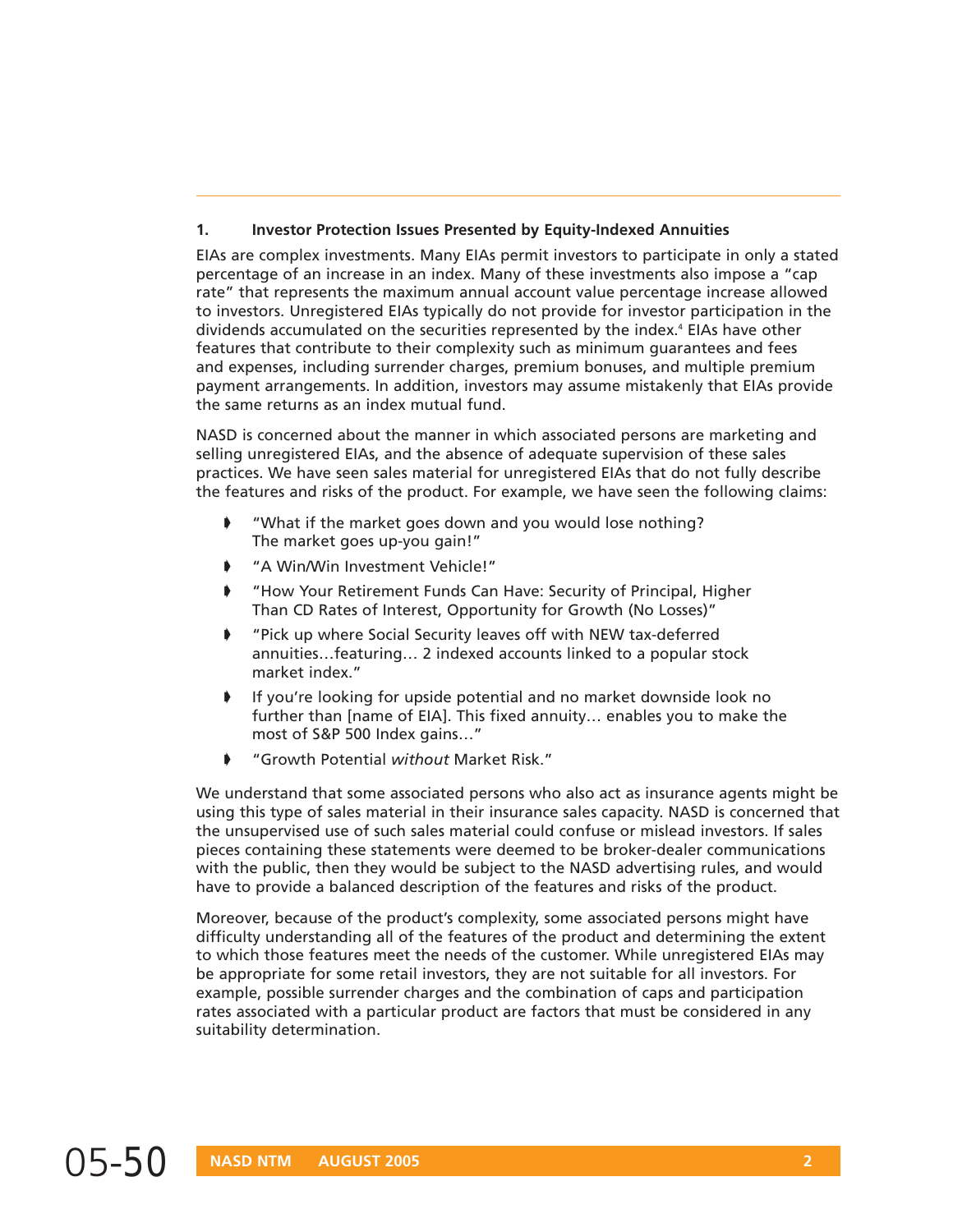#### **2. The Uncertain Status of Unregistered Equity-Indexed Annuities**

The question of whether a particular EIA is an insurance product or a security is complicated and depends upon the particular facts and circumstances concerning the instrument offered or sold. NASD does not seek to resolve that issue in this *Notice*; nor is this *Notice* intended to describe those circumstances in which an EIA might be deemed to be a security. However, a brief summary of the applicable provisions of the federal securities laws may be useful.

Section 2(a)(1) of the Securities Act broadly defines "security" to include such financial instruments as evidence of indebtedness, participation in profit-sharing agreements, and investment contracts. Section 3(a)(8) generally exempts from the Securities Act any security that is an "insurance or endowment policy or annuity contract or optional annuity contract, issued by a corporation subject to the supervision of the insurance commissioner, bank commissioner, or any agency or officer performing like functions, of any State or Territory of the United States or the District of Columbia."

In 1986, the Commission adopted Rule 151, a "safe harbor" under the Securities Act, which clarifies when certain annuity contracts are exempted securities under Section 3(a)(8). The fundamental construct of Rule 151 is derived from prior judicial interpretations of Section 3(a)(8). Consequently, the Commission has stated that the rationale underlying the conditions set forth in the rule are, along with applicable judicial interpretations, relevant to any Section 3(a)(8) analysis.<sup>5</sup>

In order for the Rule 151 safe harbor to apply:

- the product must be issued by an insurer that is subject to state insurance regulation;
- the insurer must assume investment risk, as provided in paragraph (b) of the rule; and
- ➧ the product may not be marketed primarily as an investment.

As noted above, the status of any particular EIA under the safe harbor (or under Section 3(a)(8)) will depend on the facts and circumstances. In 1997 the Commission issued a concept release requesting comment regarding EIAs.<sup>6</sup>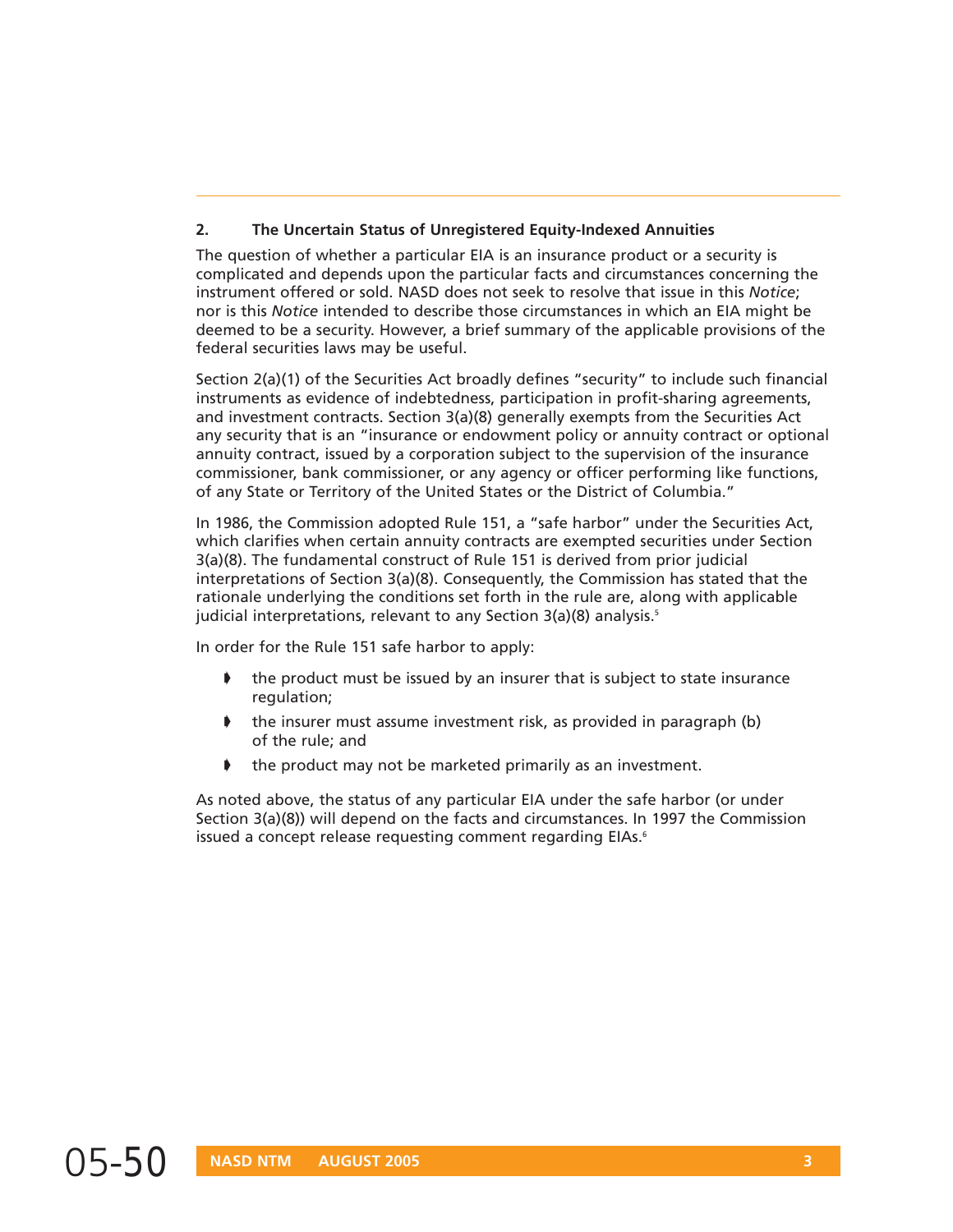#### **3. Supervision under Rule 3030 and Rule 3040**

Many firms assume that EIAs that are not registered under the Securities Act are insurance products and not securities. These firms treat the sale of unregistered EIAs by associated persons in their capacity as insurance agents as an outside business activity under Rule 3030, beyond the mandated purview of the firm's supervision. Rule 3030 does not require that the firm supervise or even approve an outside business activity, although a firm may choose to deny or limit the ability of associated persons to engage in the activity. Rule 3030 simply requires that an associated person promptly notify the firm in writing that he is engaging in a business activity outside the scope of his relationship with the firm.

However, if a particular EIA were a security, and an associated person sold the EIA outside the regular scope of his employment with the firm, Rule 3040 requires that the firm treat the sale as a private securities transaction and supervise the sale in accordance with the provisions of that rule. The associated person must notify the firm in writing before participating in a private securities transaction. If the associated person will receive compensation for the transaction, the firm must provide written approval of his participation in the transaction. If the firm does approve the participation, it must record the transaction on its books and records and supervise the associated person's participation in the transaction as if the transaction were executed on behalf of the firm.

A broker-dealer runs certain risks in applying Rule 3030 to the sale of an unregistered EIA on the assumption that the product is not a security. It is often unclear whether a particular EIA qualifies for the exemption under Section 3(a)(8), since the analysis is made on a case-by-case basis and may turn on the particular features and marketing materials associated with the product. As a result, if a particular EIA did not qualify for the exemption, a firm might incorrectly treat the EIA transaction as an outside business activity under Rule 3030 rather than a private securities transaction under Rule 3040 and thereby fail to supervise sales of the product as required by NASD rules.

Perhaps for these reasons, some firms require that associated persons obtain firm approval to sell exempt insurance products. Other firms require that their associated persons obtain more specific approval to sell unregistered EIAs. Still other firms maintain a list of approved EIAs and prohibit the sale of all others.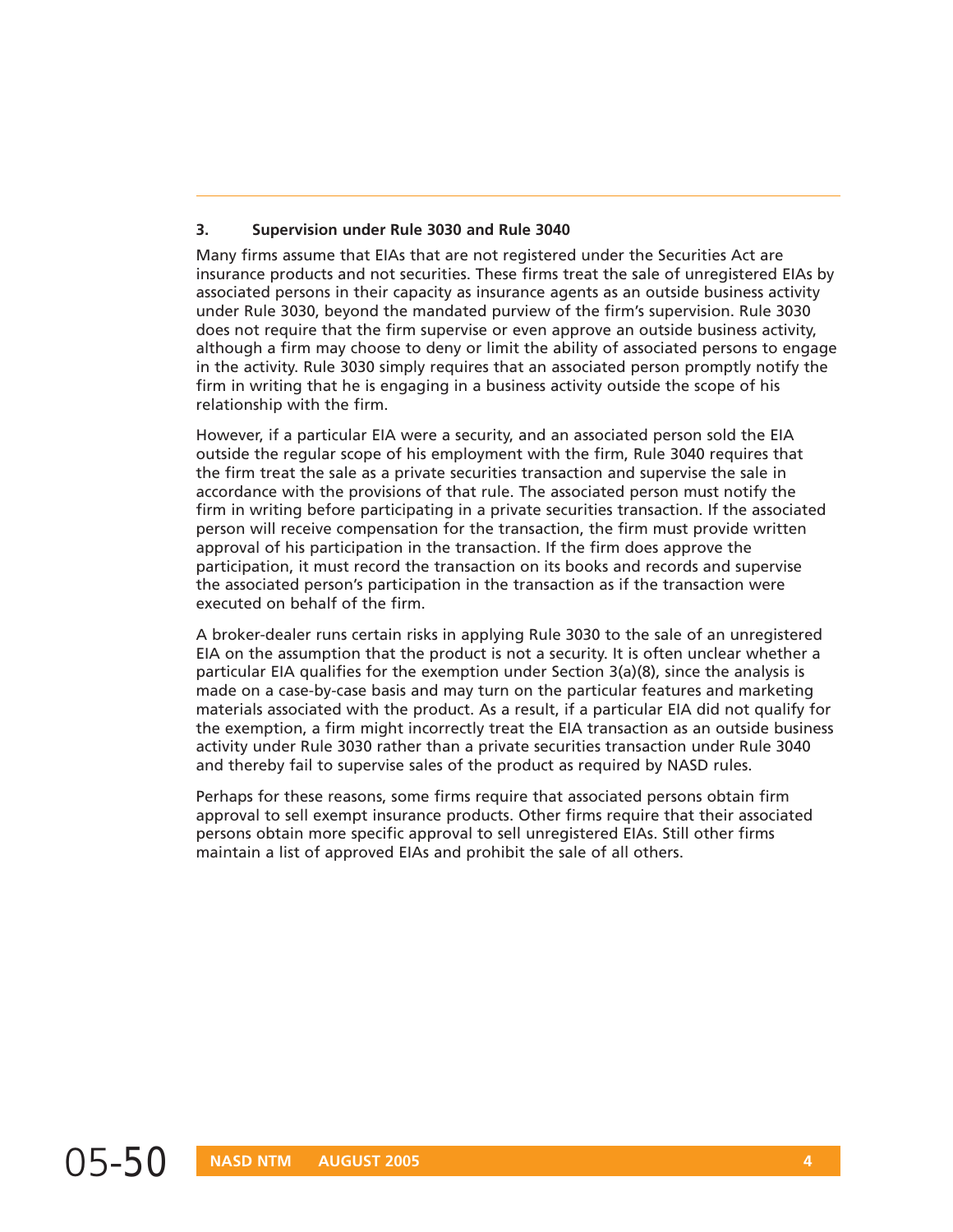#### **4. Supervisory Measures**

Due to the uncertainty as to whether a particular unregistered EIA may be a security, as well as the potential regulatory violations and investor protection issues that would arise by the marketing and sale of unregistered EIAs that are deemed to be securities, firms must adopt special procedures under Rule 3030 with respect to these products. In particular, firms must require that their associated persons promptly notify the firm in writing when they intend to sell unregistered EIAs. Moreover, all recommendations to liquidate or surrender a registered security such as a mutual fund, variable annuity, or variable life contract must be suitable, including where such liquidations or surrender are for the purpose of funding the purchase of an unregistered EIA.

As discussed above, NASD is not taking a position on whether a particular EIA is a security, nor are we attempting to describe the circumstances in which an EIA would be deemed a security. However, the uncertainty of this matter has led some firms to treat an associated person's sale of an unregistered EIA outside the regular course or scope of his employment with the firm, as a private securities transaction. These firms supervise the sale according to Rule 3040 procedures. Firms are well advised to consider whether they should take a similar approach. Firms should consider maintaining a list of acceptable unregistered EIAs and prohibiting their associated persons from selling any other unregistered EIA, unless the associated person notifies the firm in writing that he intends to recommend an unregistered EIA that is not on the firm's list, and receives the firm's written confirmation that the sale of the unregistered EIA is acceptable.

Firms are encouraged to consider whether other supervisory procedures also might help protect the firm's customers. For example, a firm could require that all sales of unregistered EIAs occur through the firm. If an associated person is selling the unregistered EIA through the firm, the firm must supervise the marketing material, suitability analysis, and other sales practices associated with the recommendation of unregistered EIAs in the same manner that it supervises the sale of securities.

Firms also must provide any associated person selling any unregistered EIA through the firm with the proper training to understand the EIA's features and the extent to which the EIA meets the needs of a particular customer. The fact that an associated person holds a license as an insurance agent may not adequately qualify him to understand the features of an EIA or the extent to which an EIA meets the needs of a particular customer.

Of course, in this as in all other areas, NASD expects every associated person to comply with the procedures adopted by his firm.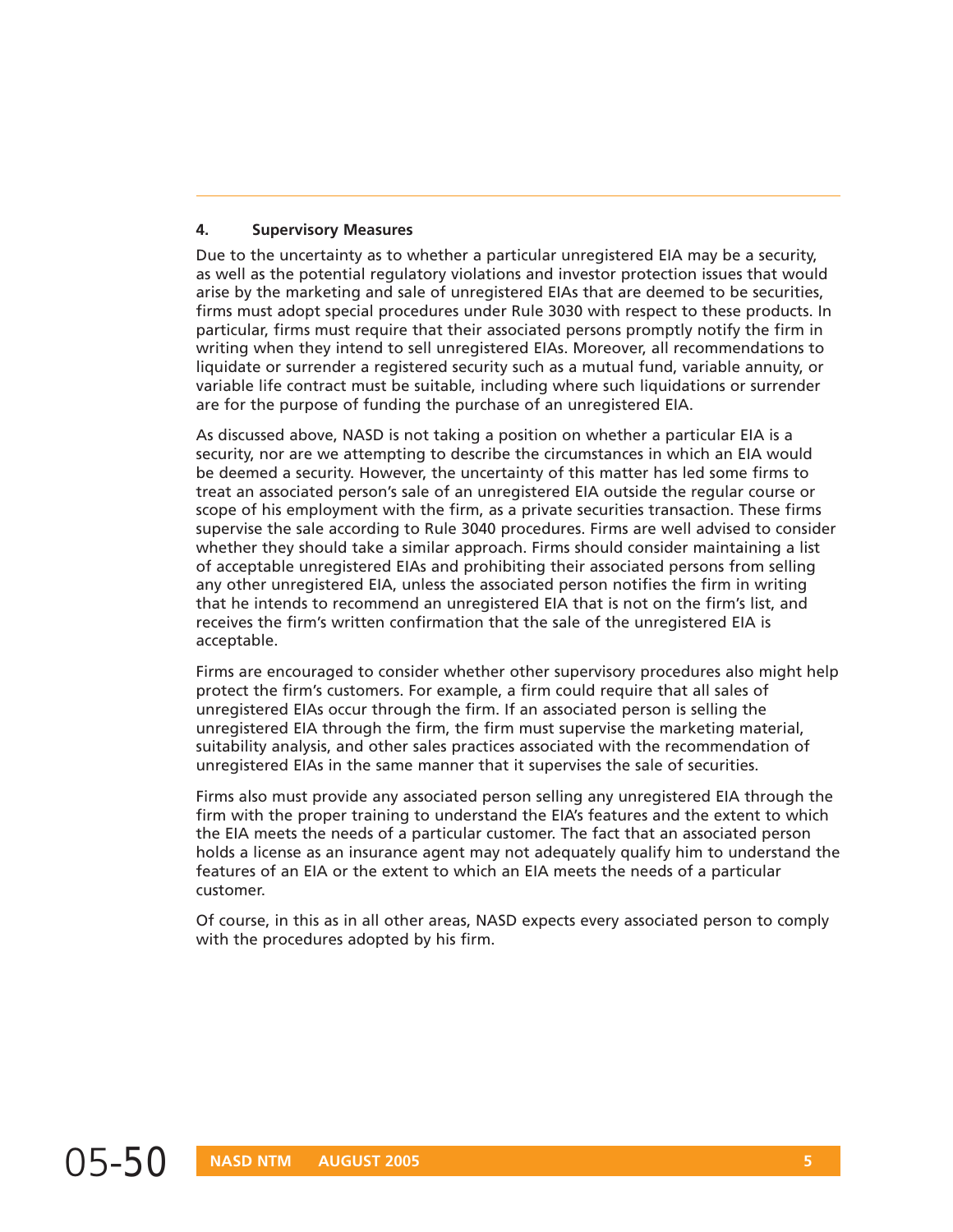#### **Endnotes**

1 The sale of an EIA registered under the federal securities laws is subject to the full panoply of regulation applicable to the sale of any security.

The principles articulated in this *Notice* apply to EIAs that are sold by associated persons of a broker-dealer, whether the EIA has been manufactured by an insurance company that is affiliated with the broker-dealer or by an unaffiliated insurance company.

- 2 The Securities and Exchange Commission (the Commission) has previously stated that Congress intended any insurance contract falling within Section 3(a)(8) to be excluded from all provisions of the Securities Act notwithstanding the language of the Act indicating that Section 3(a)(8) is an exemption from registration but not the antifraud provisions. *See* Definition of "Annuity Contract or Optional Annuity Contract," Securities Act Release No. 6558 (Nov. 21, 1984), 49 Fed. Reg. 46750, 46753 (Nov. 28, 1984).
- 3 "A Do-It-Yourself Kit for Investors: Build Your Own Equity-Indexed Annuity," *The Wall Street Journal* (January 26, 2005).
- 4 The index return may be calculated in a variety of ways, such as the "annual reset" method, under which the index starting point is reset each contract year; the "point-to-point" method, under which the change in the index from the start of a term is compared to the index at the end of the term; and the "annual high-water mark with look-back" method, which is a variation on the point-to-point method except that it compares the index starting point to the highest anniversary value during the term.
- 5 Securities Act Release No. 6645, 35 SEC Docket 952 (May 29, 1986) (adopting Rule 151) ("Adopting Release").
- 6 Request for Comment on Equity-Indexed Products, Securities Act Release No. 7438; File No. S7-22-97 (August 20, 1997). At least one court has ruled on the question of whether an EIA is a security. The court granted a motion to dismiss based upon the finding that the EIA, which was the subject of litigation, in that case was exempt from the federal securities laws. *See Malone v. Addision Insurance Marketing*, 225 F. Supp. 2d 743 (W.D. Ky. 2002).

©2005. NASD. All rights reserved. *Notices to Members* attempt to present information to readers in a format that is easily understandable. However, please be aware that, in case of any misunderstanding, the rule language prevails.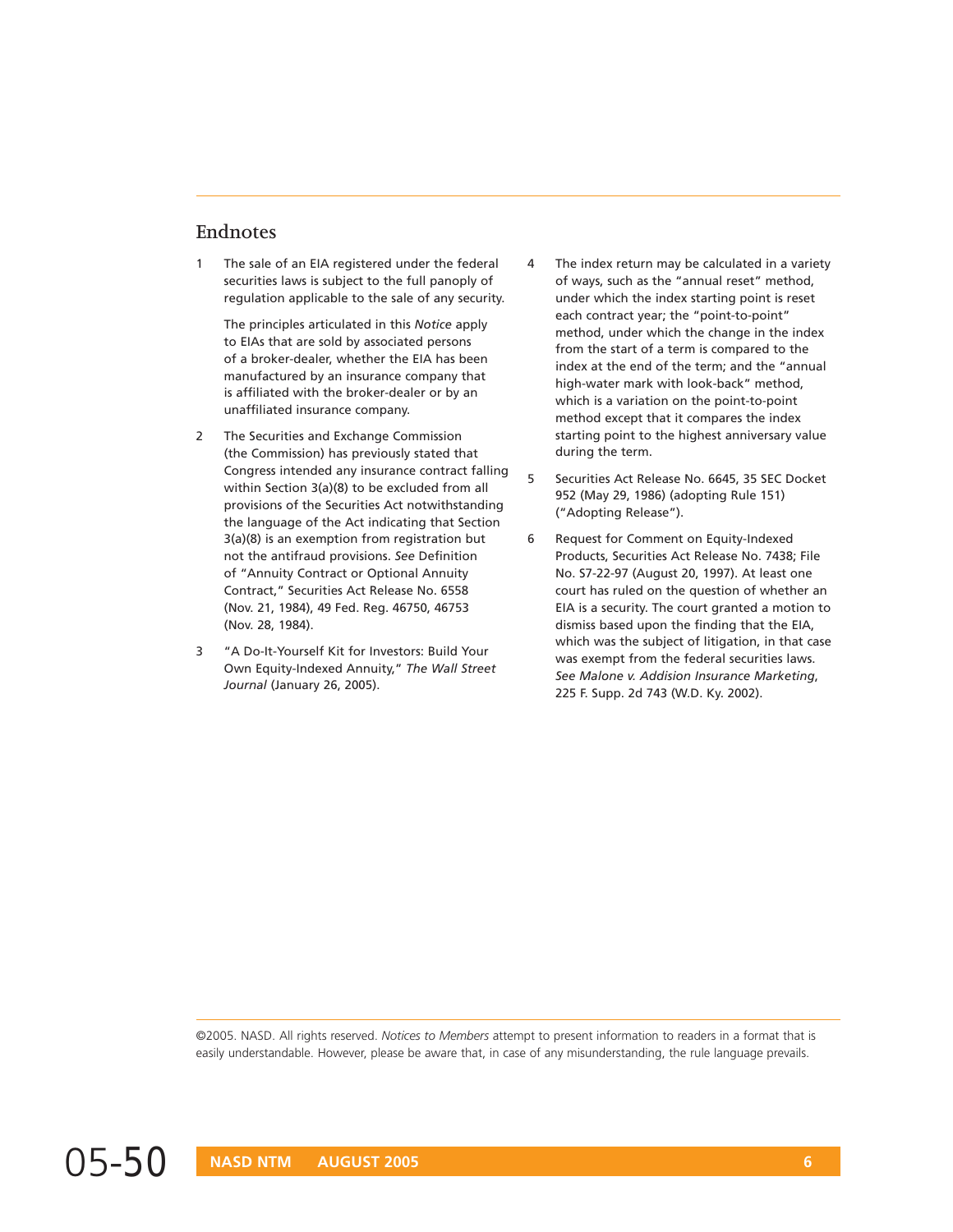Last Updated: 6/30/05

### **NASD** Investor Alert



#### **Equity-Indexed Annuities-A Complex Choice**

**Updated: June 30, 2005**

#### **Why an Alert on Equity-Indexed Annuities?**

Sales of **equity-indexed annuities (EIAs)** have grown considerably in recent years. Although one insurance company includes the word "simple" in the name of their product, EIAs are anything but easy to understand. One of the most confusing features of an EIA is the method used to calculate the gain in the index to which the annuity is linked. To make matters worse, there is not one, but several different indexing methods. Because of the variety and complexity of the methods used to credit interest, investors will find it difficult to compare one EIA to another.

Before you buy an EIA, you should understand the various features of this investment and be prepared to ask your insurance agent, broker, financial planner, or other financial professional lots of questions about whether an EIA is right for you.

#### **What is an Annuity?**

An annuity is a contract between you and an insurance company in which the company promises to make periodic payments to you, starting immediately or at some future time. If the payments are delayed to the future, you have a **deferred annuity**. If the payments start immediately, you have an **immediate annuity**. You buy the annuity either with a single payment or a series of payments called premiums.

Annuities come in two types: fixed and variable. With a **fixed annuity**, the insurance company guarantees both the rate of return and the payout. As its name implies, a **variable annuity**'s rate of return is not stable, but varies with the stock, bond, and money market funds that you choose as investment options. There is no guarantee that you will earn any return on your investment and there is a risk that you will lose money. Unlike fixed contracts, variable annuities are securities registered with the Securities and Exchange Commission (SEC). To learn more about variable annuities, read our Investor Alert, Should You Exchange Your Variable Annuity?

#### **What is an Equity-Indexed Annuity?**

EIAs have characteristics of both fixed and variable annuities. Their return varies more than a fixed annuity, but not as much as a variable annuity. So EIAs give you more risk (but more potential return) than a fixed annuity but less risk (and less potential return) than a variable annuity.

EIAs offer a minimum guaranteed interest rate combined with an interest rate linked to a market index. Because of the guaranteed interest rate, EIAs have less market risk than variable annuities. EIAs also have the potential to earn returns better than traditional fixed annuities when the stock market is rising.

#### **What is the Guaranteed Minimum Return?**

The guaranteed minimum return for an EIA is typically 90% of the premium paid at a 3% annual interest rate. However, if you surrender your EIA early, you may have to pay a significant surrender charge and a 10% tax penalty that will reduce or eliminate any return.

#### **How good is this guarantee?**

Your guaranteed return is only as good as the insurance company that gives it. While it is not a common occurrence that a life insurance company is unable to meet its obligations, it happens. There are several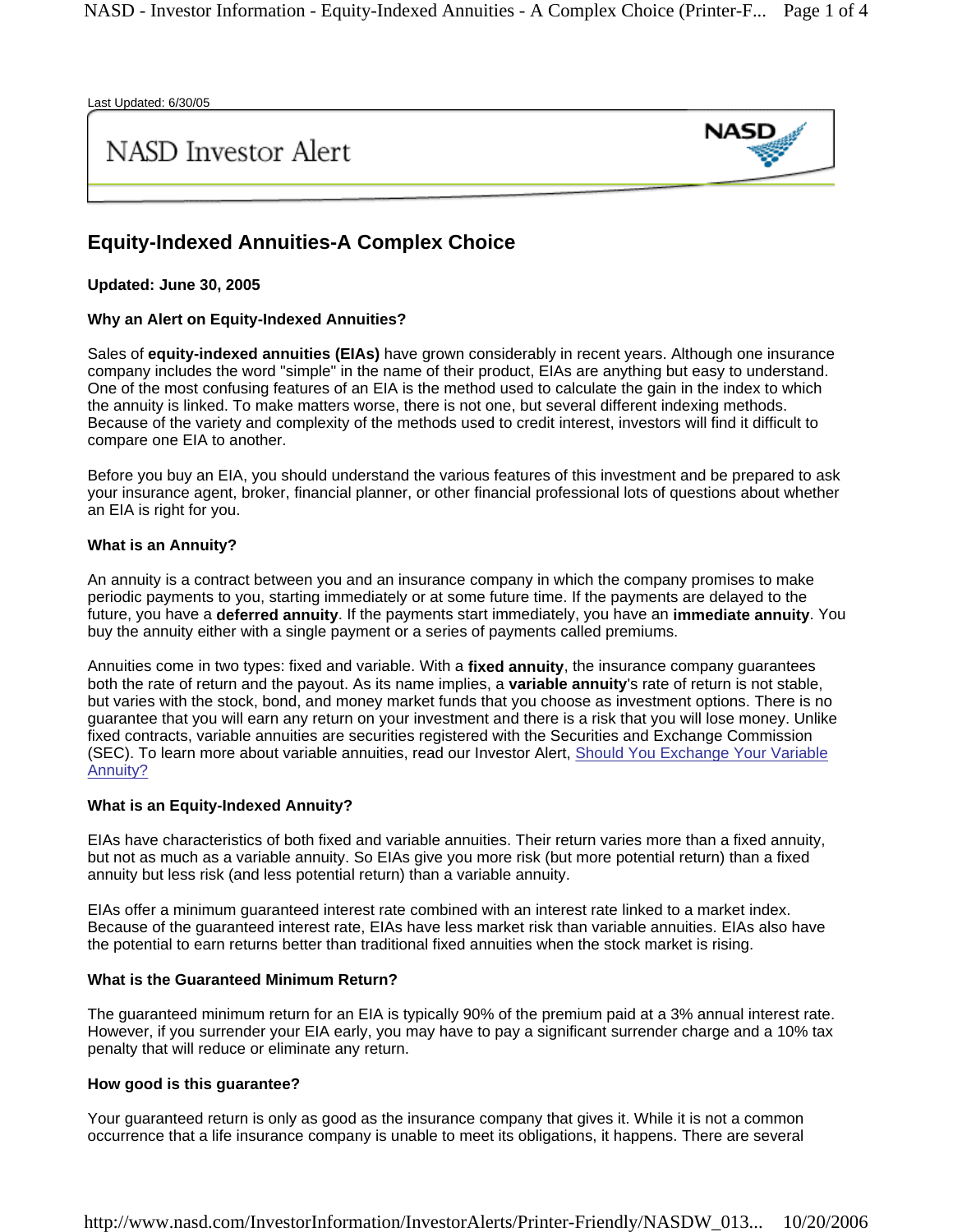private companies that rate an insurance company's financial strength. Information about these firms can be found on the New Jersey Department of Banking & Insurance's Web site.

#### **What is a market index?**

A market index tracks the performance of a specific group of stocks representing a particular segment of the market, or in some cases an entire market. For example, the S&P 500 Composite Stock Price Index is an index of 500 stocks intended to be representative of a broad segment of the market. There are indexes for almost every conceivable sector of the stock market. Most EIAs are based on the S&P 500, but other indexes also are used. Some EIAs even allow investors to select one or more indexes.

#### **How is an EIA's index-linked interest rate computed?**

The index-linked gain depends on the particular combination of indexing features that an EIA uses. The most common indexing features are listed below. To fully understand an EIA, make sure you not only understand each feature, but also how the features work together since these features can dramatically impact the return on your investment.

- Participation Rates. A participation rate determines how much of the gain in the index will be credited to the annuity. For example, the insurance company may set the participation rate at 80%, which means the annuity would only be credited with 80% of the gain experienced by the index.
- **Spread/Margin/Asset Fee.** Some EIAs use a spread, margin or asset fee in addition to, or instead of, a participation rate. This percentage will be subtracted from any gain in the index linked to the annuity. For example, if the index gained 10% and the spread/margin/asset fee is 3.5%, then the gain in the annuity would be only 6.5%.
- Interest Rate Caps. Some EIAs may put a cap or upper limit on your return. This cap rate is generally stated as a percentage. This is the maximum rate of interest the annuity will earn. For example, if the index linked to the annuity gained 10% and the cap rate was 8%, then the gain in the annuity would be 8%.

**Caution!** Some EIAs allow the insurance company to change participation rates, cap rates, or spread/asset/margin fees either annually or at the start of the next contract term. If an insurance company subsequently lowers the participation rate or cap rate or increases the spread/asset/margin fees, this could adversely affect your return. Read your contract carefully to see if it allows the insurance company to change these features.

**Indexing Methods.** As described in the table below, there are several methods for determining the change in the relevant index over the period of the annuity. These varying methods impact the calculation of the amount of interest to be credited to the contract based on a change in the index.

| <b>Indexing Method</b> | <b>Description</b>                                                                                                                                                                                                                                                                                                                       |
|------------------------|------------------------------------------------------------------------------------------------------------------------------------------------------------------------------------------------------------------------------------------------------------------------------------------------------------------------------------------|
| Annual Reset (Rachet)  | Compares the change in the index from the beginning to the<br>end of each year. Any declines are ignored.<br>Advantage: Your gain is "locked in" each year.<br>Disadvantage: Can be combined with other features, such as<br>lower cap rates and participation rates that will limit the<br>amount of interest you might gain each year. |
| High Water Mark        | Looks at the index value at various points during the contract,<br>usually annual anniversaries. It then takes the highest of these<br>values and compares it to the index level at the start of the<br>term.<br>Advantage: May credit you with more interest than other<br>indexing methods and protect against declines in the index.  |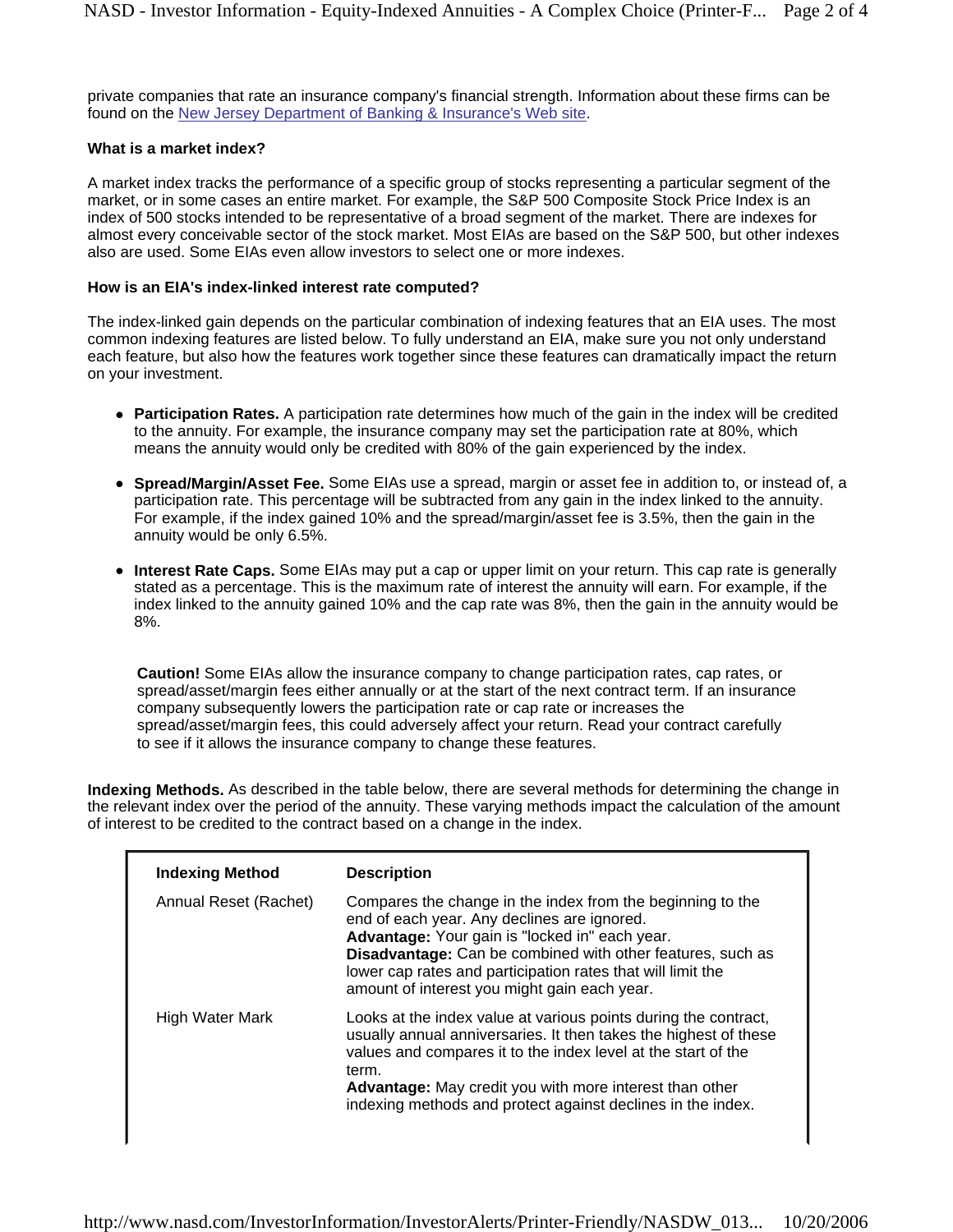|                | <b>Disadvantage:</b> Because interest is not credited until the end<br>of the term, you may not receive any index-link gain if you<br>surrender your EIA early. It can also be combined with other<br>features; such as lower cap rates and participation rates that<br>will limit the amount of interest you might gain each year.                                                                                                                                                                                                                                                                                                                                                                                                       |
|----------------|-------------------------------------------------------------------------------------------------------------------------------------------------------------------------------------------------------------------------------------------------------------------------------------------------------------------------------------------------------------------------------------------------------------------------------------------------------------------------------------------------------------------------------------------------------------------------------------------------------------------------------------------------------------------------------------------------------------------------------------------|
| Point-to-Point | Compares the change in the index at two discrete points in<br>time, such as the beginning and ending dates of the contract<br>term.<br>Advantage: May be combined with other features, such as<br>higher cap and participation rates, that may credit you with<br>more interest.<br>Disadvantage: Relies on single point in time to calculate<br>interest. Therefore, even if the index that your annuity is linked<br>to is going up throughout the term of your investment, if it<br>declines dramatically on the last day of the term, then part or<br>all of the earlier gain can be lost. Because interest is not<br>credited until the end of the term, you may not receive any<br>index-link gain if you surrender your EIA early. |

- Index Averaging. Some EIAs average an index's value either daily or monthly rather than use the actual value of the index on a specified date. Averaging may reduce the amount of index-linked interest you earn.
- **Interest Calculation.** The way that an insurance company calculates interest earned during the term of an EIA can make a big difference in the amount of money you will earn. Some EIAs pay simple interest during the term of the annuity. Because there is no compounding of interest, your return will be lower.
- **Exclusion of Dividends.** Most EIAs only count equity index gains from market price changes, excluding any gains from dividends. Since you're not earning dividends, you won't earn as much as if you invested directly in the market.

#### **Can I get my money when I need it?**

EIAs are long-term investments. Getting out early may mean taking a loss. Many EIAs have surrender charges. The surrender charge can be a percentage of the amount withdrawn or a reduction in the interest rate credited to the EIA.

Also, any withdrawals from tax-deferred annuities before you reach the age of 59½ are generally subject to a 10% tax penalty in addition to any gain being taxed as ordinary income.

#### **Do EIAs and other tax-deferred annuities provide the same advantages as 401(k)s and other before tax retirement plans?**

No, 401(k) plans and other before-tax retirement savings plans not only allow you to defer taxes on income and investment gains, but your contributions reduce your current taxable income. That's why most investors should consider an EIA and other annuity products only after they make the maximum contribution to their 401 (k) and other before-tax retirement plans. To learn more about 401(k)s, please read Smart 401(k) Investing.

#### **Is it possible to lose money in an EIA?**

Yes. Many insurance companies only guarantee that you'll receive 90% of the premiums you paid, plus at least 3% interest. Therefore, if you don't receive any index-linked interest, you could lose money on your investment. One way that you could not receive any index-linked interest is if the index linked to your annuity declines. The other way you may not receive any index-linked interest is if you surrender your EIA before maturity. Some insurance companies will not credit you with index-linked interest when you surrender your annuity early.